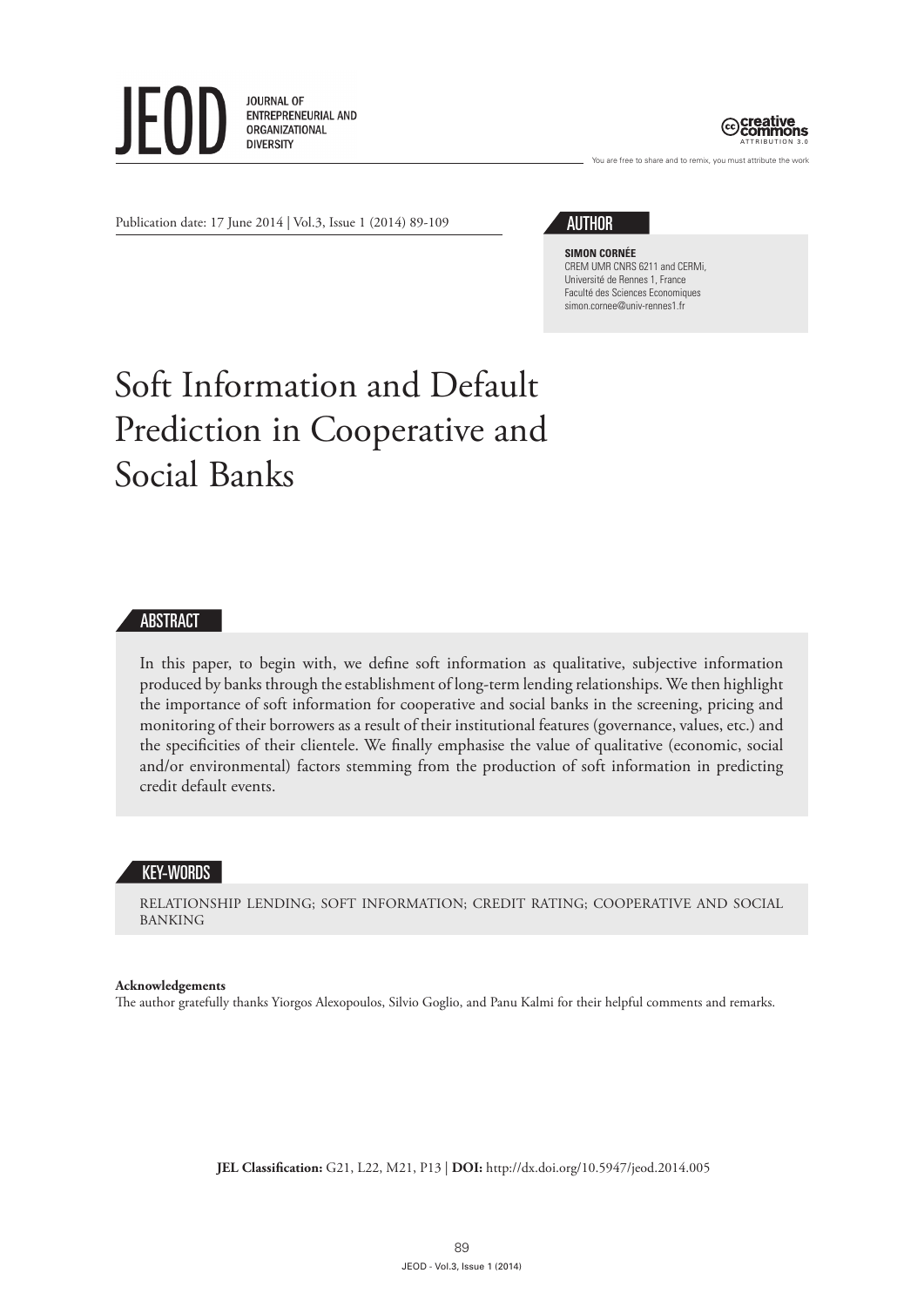#### **1. Introduction**

In the aftermath of the financial crisis that broke out in 2007, The Economist (02/2010, the 11<sup>th</sup>) wrote: "these eggheads [quantitative analysts] are now in the dock, along with their probabilistic models. In America a congressional panel is investigating the models' role in the crash. Wired, a publication that can hardly be accused of technophobia, has described default-probability models as 'the formula that killed Wall Street'."

From an academic stance, the exclusive use of quantitative information in assessing borrower creditworthiness is also deemed to be one of the causes of the financial crisis (Diamond and Rajan, 2009)<sup>1</sup>. By using data on securitised subprime mortgages issued in the period 1997-2006, Rajan *et al*. (2008, 2010) highlight the increasing prevalence of hard information in setting interest rates. The authors also demonstrate that statistical default models solely equipped with this source of information do not yield satisfactory default predictions for borrowers for whom expert, subjective judgement using soft information is more valuable.

This gradual retreat from the reliance on qualitative information results from the remarkable transformations undergone by the banking industry in the last few decades. Front offices (i.e. loan officers in local branches) have reduced in size and have been subject to intensified staff turnover, to the advantage of the back office and headquarters. Banks have, it would seem, exploited the opportunities offered by financial liberalisation, regulation and ICT progress to become large, consolidated financial institutions. As a consequence, old-fashioned, interpersonal lending relationships have been progressively replaced by more standardised and impersonal rapports (Ferri, 2010). Of course, not all financial institutions have followed this trend at the same pace. This is especially the case for cooperative banks, and even more so, that of a specific fraction of them - social banks - whose distinctive feature lies in their emphasis on sustainability (i.e. social and/or environmental) goals<sup>2</sup>. Because of their specific governance, regulation, values, and missions, cooperative banks continue to rely on soft information in order to assess their borrowers. Soft information summarises subjective, unquantifiable facts about a firm and its owner, which are idiosyncratic to individual long-term credit relationships.

In this paper, we contend that these lending practices previously viewed as archaic should now be better considered by the sector and prudential regulation authorities, given the fallacy of quantitative models. Our objective consists of demonstrating the critical importance of soft knowledge when it comes to obtaining accurate default predictions for borrowers subject to credit rationing. This is typically the case for firms who are by nature informationally opaque on account of their size (e.g. SMEs) and/or their specific missions and values (e.g. social enterprises, cooperatives). Our main contribution lies in the aggregation of synthesised sets of banking literature, which are closely related and complementary, but seldom assembled. In particular, we make the connection between how soft information is produced and the way it could be used in credit rating models by cooperative banks. In doing so, this paper also contributes to the topical debate on the design of credit rating systems tailored to suit the peculiarities of the relational approach to banking.

The rest of the paper is structured as follows. In Section 2, we deal with conceptual preliminaries involving the definition of soft information and the consequential effects of its properties on internal contracting issues. In Section 3, we document that credit cooperatives have behaved from scratch as veritable information machines, so as to be able to finance informationnally opaque borrowers. Notwithstanding the substantial changes they have experienced, cooperatives are still heavily reliant on the production of soft information

<sup>1</sup> This analysis should of course be put into a broader context whereby financial intermediaries were not incited to conduct a thorough screening of credit applicants, since the loans originated by banks were then securitised and sold to financial markets.

<sup>2</sup> In the rest of the article, we use interchangeably the terms "social" and "sustainable/sustainability".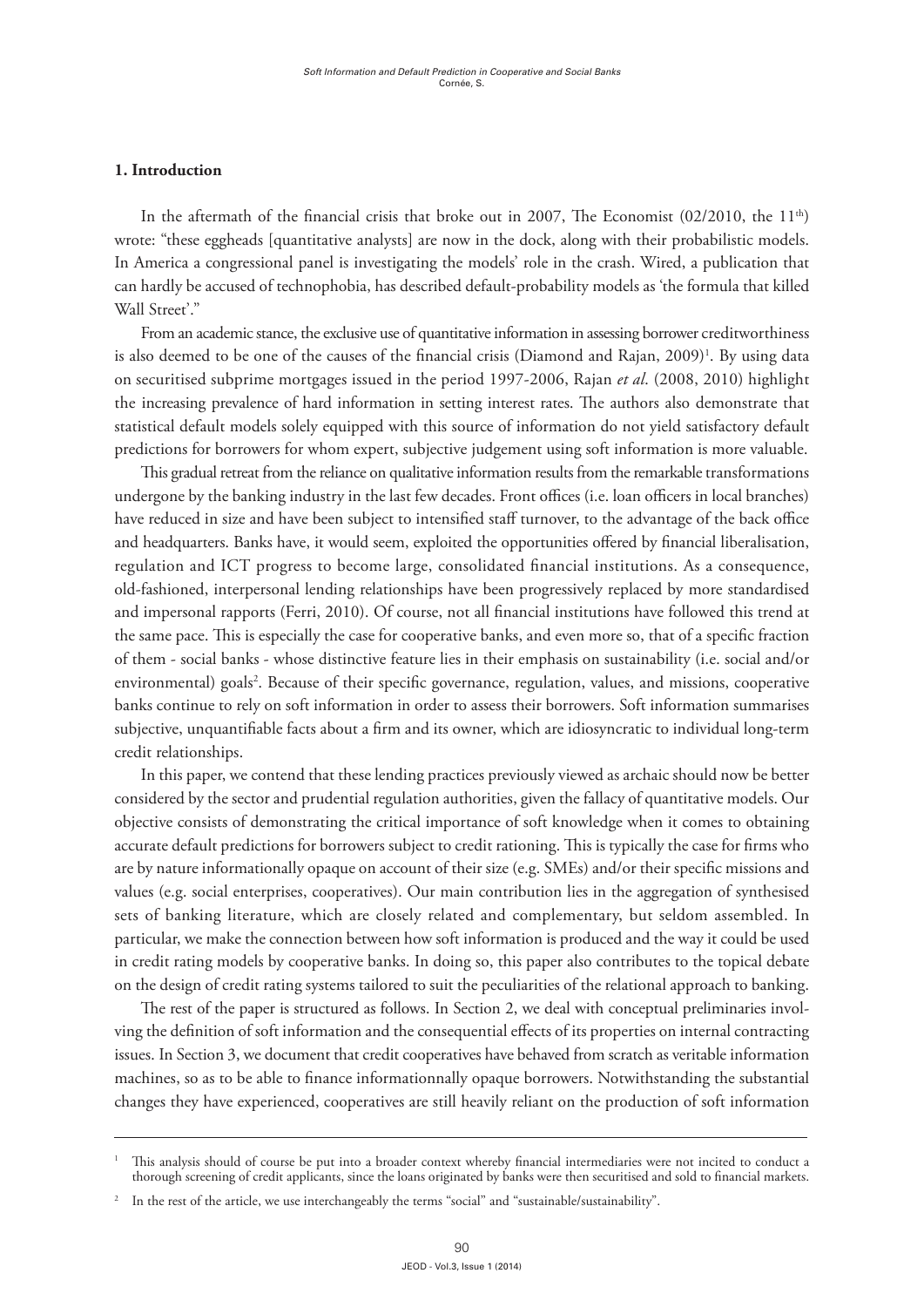in the lending operations. We also argue that social banks follow a similar pattern, to an even greater extent, especially because they claim more asserted ethical values. In Section 4, we highlight the added merit of incorporating qualitative factors derived from soft information into credit default prediction models. We also show that these qualitative factors should not necessarily be economically-oriented but can also take the form of sustainability criteria. Section 5 concludes.

#### **2. The problem of knowledge production in banks**

In this section, we make a general distinction between the two categories of knowledge produced by financial intermediaries, i.e. hard and soft information (2.1.). We then elucidate the internal contracting and organisational issues inherent to the use of soft information (2.2.).

#### *2.1. Hard and soft information*

From a theoretical stance, banks' *raison d'être* comes from their special capacity to overcome informational asymmetries in credit markets (Stiglitz and Weiss, 1981). The production of non-public knowledge on firms confers to banks an informational advantage over other financial operators (Leland and Pyle, 1977; Diamond, 1984; Bhattacharya and Thakor, 1993). This informational superiority enables banks to provide external debt funding to informationnally indefinite segments of the financial market, such as small- and medium-sized businesses (SMEs).

Knowledge produced by banks stems from two sources: hard and soft information. Hard information is explicit knowledge reported through formal instruments such as audited financial statements, history of repayments, checking accounts, and other financial usage (Petersen, 2004). The collection of these quantitative data abides by standardised and third-party verifiable procedures. This implies that the content of information and its interpretation are not contingent on the agents in charge of its collection. What may then differ across banks is their storage capacity as well as their in-house computing and coding technologies, employed to synthesise the gathered information into decision-support indicators such as credit scores.

In contrast, soft information refers to implicit (or idiosyncratic) knowledge that takes the form of unpublished, informal aspects of the firm's management quality, inside conflicts, strategy, competencies, critical suppliers, underlying motives or customer dependencies, etc. (Uzzi and Lancaster, 2003). These qualitative inputs are especially valuable for banks, since their uniqueness enables them to tailor their credit conditions to the confidential specificities of their borrowers. This customisation provides banks with a competitive advantage, because it is difficult to be imitated by other market players.

Whether a bank relies on soft or hard information depends on the extent to which its commercial transactions with borrowers are embedded in social ties. Social relationships can be represented as a *continuum* with arm's length at one end, and embeddedness at the other (Uzzi, 1999; Uzzi and Gillespie, 1999; Uzzi and Lancaster, 2003). Arm's length ties are characterised by meagre, sporadic, cool and impersonal transactions without any prolonged human and social contact between parties (Uzzi, 1999). Arm's length ties typically refer to transaction technologies in which a bank exploits all hard, financial information available on credit applicants at the time of loan origination. The most frequent transactional techniques are financial statement lending, asset-based lending, and credit-scoring lending (Berger and Udell, 2002). Among these techniques, Small Business Credit Scoring (SBCS) is the most important and fastest-growing one. SBCS is typically used to evaluate under EUR 250,000 business loans by combining financial data and consumer data about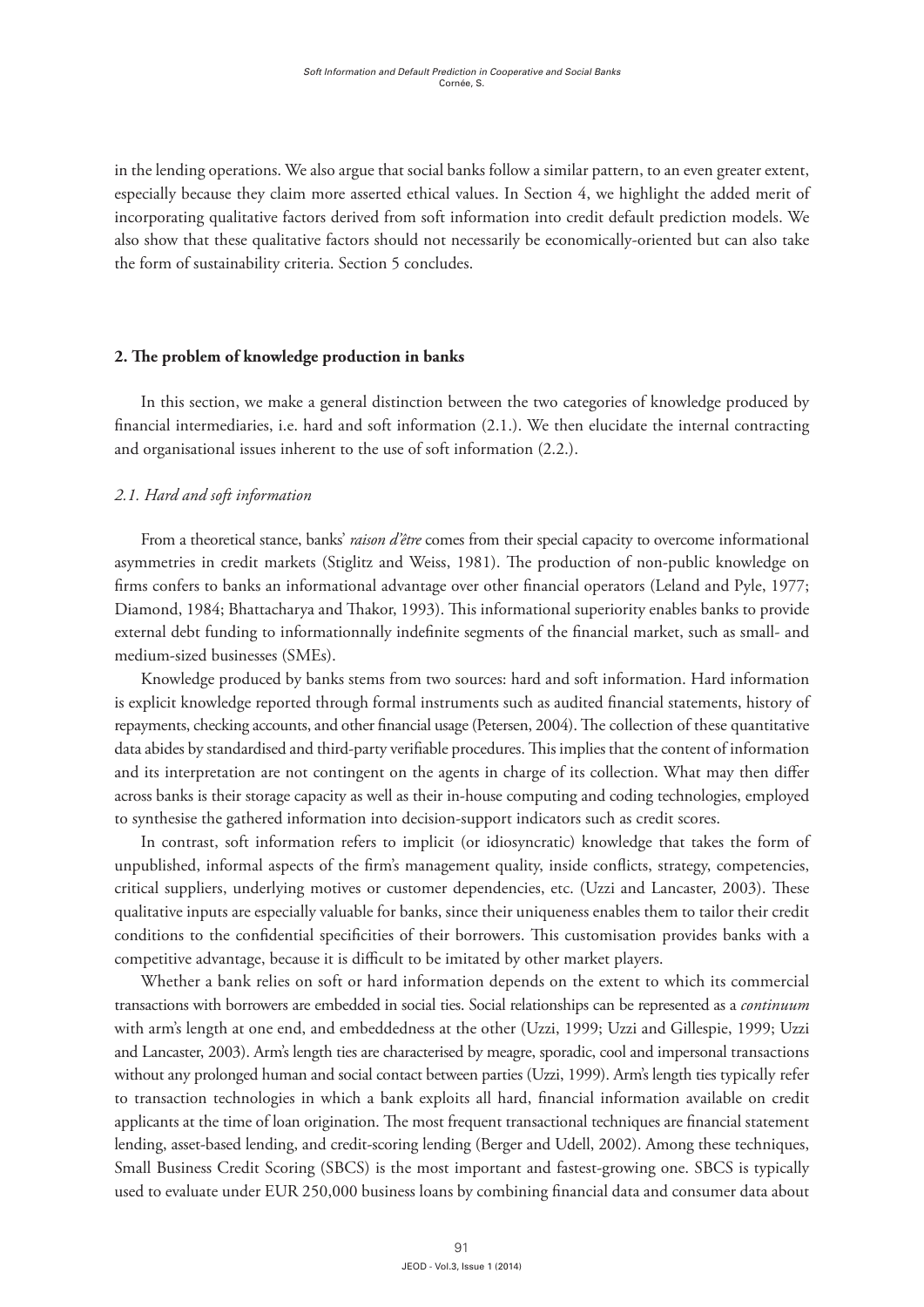the owner (Mester, 1997; Akhavein *et al*., 2005; Berger and Frame, 2007).

In sharp contrast to one-shot, transactional interactions, relationship lending enables a bank to accumulate qualitative information over time through repeated contacts with the entrepreneur, the firm's stakeholders, and the local community. Moreover, we consider the quality of soft knowledge as varying in the degree to which lending relationships are imbued by nonmarket attachments between parties (Uzzi and Gillespie, 1999). A trustful and cooperative basis is essential for an easy flow of qualitative facts and informalities between lenders and borrowers (Uzzi and Lancester, 2003). Therefore, such soft knowledge transfer cannot occur properly if pure market mechanisms and narrow self-gain behaviours, as described by Jensen and Meckling (1995), are alone at work.

Besides, knowledge transfer across firm boundaries, i.e. a borrowing firm and its bank, is strongly affected by the bank's internal structure, which is generally shaped by environmental factors such as market structures, technological innovations, business conditions, as well as legal and regulatory aspects (Berger and Udell, 2002; Degryse and Ongena, 2008). As we shall see below, that for any bank regardless of its status (i.e. cooperative or not) and its social mission, there exists a strong correlation between a propensity to favour one lending technology over the other and its organisational architecture.

#### *2.2. Soft information, internal contracting issues, and organisational architecture*

One property that largely differentiates hard from soft knowledge is transferability (Grant, 1996). This means that quantitative information is communicable with ease and at a low cost, whereas the transfer of qualitative information among agents proves to be costly and uncertain (Jensen and Mecking, 1995). To exemplify the concept of transferability in the context of banking, imagine two scenarios. In the first one, a loan officer puts into the bank's information system hard facts extracted from audited financial statements. This information will be explicitly communicated across space, i.e., across hierarchical layers and physical distances. It will also flow easily across time, since its storage is facilitated by its quantitative nature. In the second situation, a loan officer who has spent a lot of time with a small-business owner may come to strongly believe that the latter is honest and hardworking - in other words the typical candidate for an unsecured "character loan". Since the loan officer's belief - which is a typical piece of intrinsic information - is not verifiable by anyone but themselves, it cannot be unambiguously transferred across space and across time. In this regard, Liberti and Mian (2009) report that a greater number of hierarchical layers or larger geographical distances between the agent who collects the information and the loan approving officer, leads to more reliance on objective, hard information at the expense of subjective, soft information in making credit-granting decisions. Thus, soft knowledge loses its informative power when it is transferred among agents.

Another aspect associated with transferability is the recipient's ability to analyse and compute the transmitted knowledge (Grant, 1996). With regards to the information format, hard information is presented in numeric format so as to facilitate its aggregation and comparison. In contrast, soft information, which comes via text format as well as by intuitions and judgements of loan officers, lacks objective benchmarks to render it comparable. Typically, the interpretation of honesty may differ from one loan officer to another. Moreover, qualitative information, even though hardened through a scale and an index, remains loan officer-dependent and idiosyncratic to one peculiar lending relationship (Petersen, 2004). From a broader perspective, the quality of soft knowledge, i.e. the accuracy of its interpretation, depends on the extent to which bank employees are embedded in local communities and whether they have established pre-existing, affinitive bonds with their customers. The sharing of similar cultural values and ethical traits homogenises – and stabilises – socio-demographic, behavioural and personal characteristics amongst local community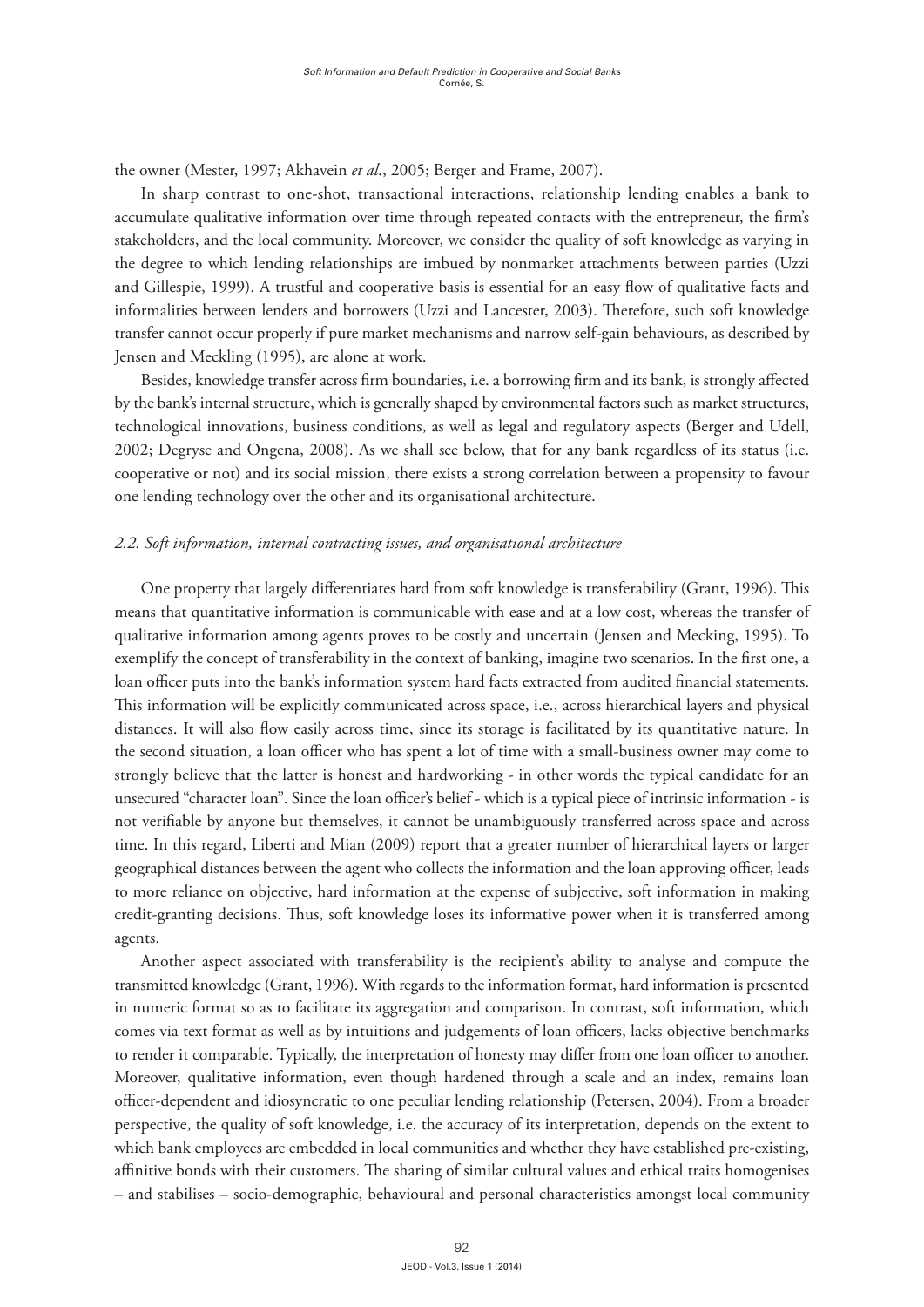members (Katerinakis, 2012). The regularity of social networks and relations generates substantial economic outcomes, since it enables trading parties to infer markedly accurate predictions on the other's future behaviour. From the bank's viewpoint, producing accurate forecasts on its customers' propensity to meet their commitments proves extremely valuable, especially for implicit, trust-based arrangements (i.e. not enforceable by third-parties) which rely on the prior collection of soft information.

The difficulty in transferring and aggregating soft information entails inevitable internal contracting issues within the banking institution, particularly between the management and lending staff (Jensen and Meckling, 1995)<sup>3</sup>. When the credit eligibility process relies on intense lending relationships, loan officers – whose role is thus pivotal – typically benefit from more delegated authority. Entrusting lending staff with more discretion in credit-granting operations may potentially have undesirable effects in credit allocation. For example, overlending may arise from "social attachment" between loan officers and borrowers (Uzzi and Gillespie, 1999) or from loan officers' willingness to manage larger budgets (Ozbas, 2005). In contrast, certain borrowing fractions may be rationed because loan officers exhibit preferences or/and stereotypes, which are incongruent with their organisations' mission statement (Agier and Szafarz, 2013). This directly echoes the "group thinking" issue raised by Alexopoulos *et al*. (2013). The authors suggest that group thinking occurs when, in a context of deficient organisational control, a category of stakeholders (e.g. loan officers) rationalise all of their decisions autonomously from the organisation's missions and objectives. This situation potentially brings about agency problems because the managerial discretion granted to the "thinking group" members may be detrimental to the organisation, since they may seek to pursue their own interests - rather than adopting creative and innovative practices beneficial to the organisation. For all these reasons, banks spend resources monitoring loan officers and the performance of their individual portfolios, when more authority is bestowed on field personnel (Udell, 1989).

The magnitude of contracting problems is also likely to increase with the complexity and the size of the banking institution. In a theoretical model, Stein (2002) predicts that qualitative information production is only efficient in small or decentralised banks, which are characterised by few managerial layers. Loan officers will be more predisposed to collecting high-quality soft information on the condition that they have a sufficient authority on the bank's fund allocation. Typically, contracting problems can be resolved if the loan officer is also the manager of the bank. By contrast, large, centralised banks with multiple layers of management and more hierarchical decision-making processes in which soft facts on borrowers are amassed and compiled lead to organisational diseconomies – low transferability of qualitative information resulting in prohibitive internal contracting costs. Large, hierarchical banks are therefore more inclined to adopt transaction-oriented technologies based on explicit and transmittable knowledge. Empirical evidence supports this theoretical view. For example, Cole *et al*. (2004) show that large banks, with over USD 1 billion in assets and numerous hierarchical layers, exhibit a higher propensity to base loan approvals on standard criteria obtained from financial statement, while small banks rely, to a greater extent, on information about borrowers' character. In the same vein, Berger *et al*. (2005) find that large banks lend at a greater distance and interact more impersonally with their borrowers.

In the past three decades, the banking industry has been characterised by a huge concentration, spurred by changes in the legal regulatory framework and by the advent of technological innovations. Larger bank size, greater distances with borrowers, as well as improved computing performance capacities are all factors explaining the adoption of transaction lending models, to the detriment of technologies based on soft information (Petersen and Rajan, 2002; Brevoort and Hannan, 2004).

Other contracting issues may arise, for instance between bank managers, on the one hand, and stockholders (or members), on the other (Berger and Udell, 2002; Alexopoulos *et al.*, 2013).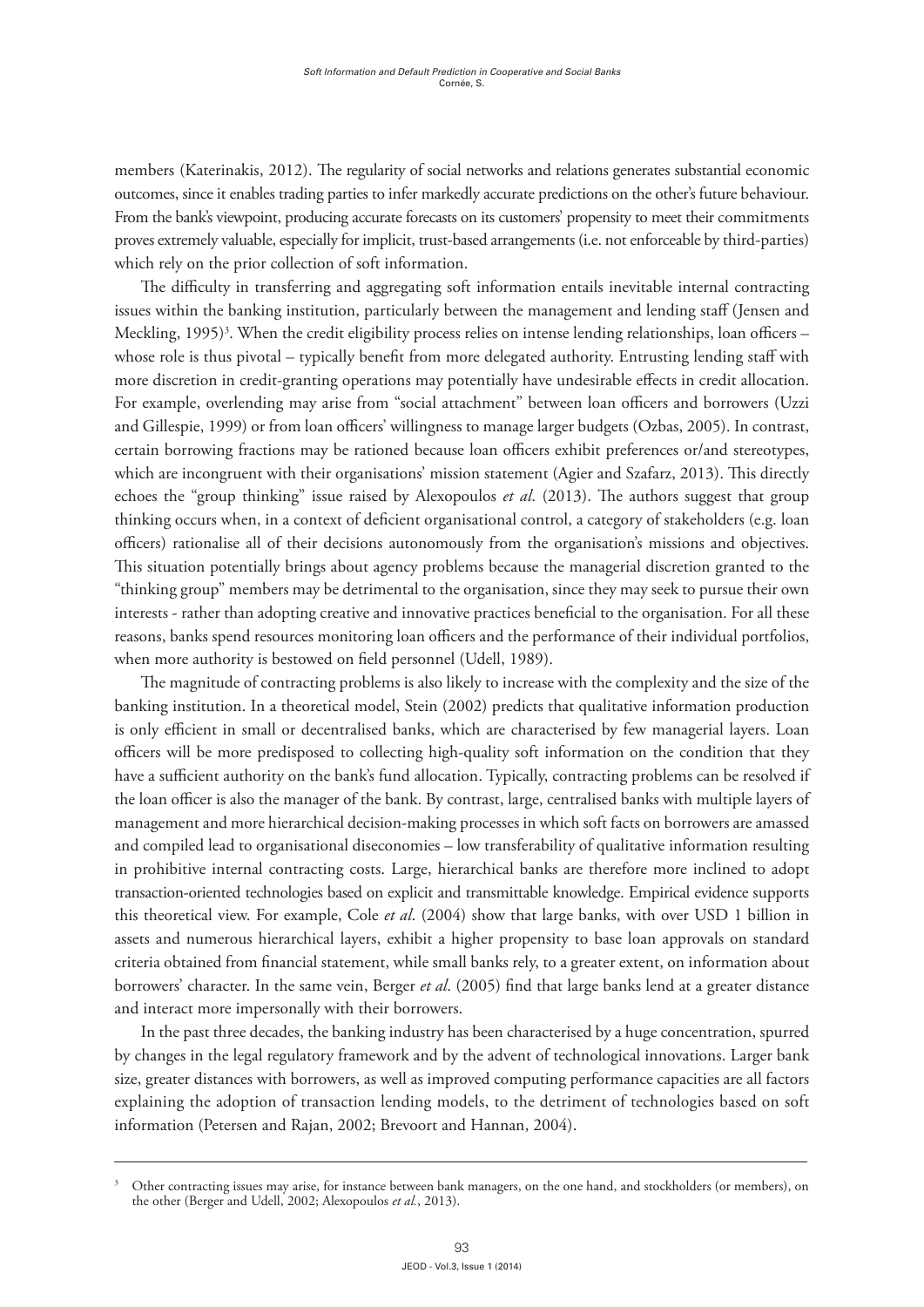In spite of this dramatic shift, recent evidence indicates that discretion in the lending process remains widespread and economically significant, especially in small banks (Cerqueiro *et al.,* 2011; Puri *et al.,*  2011)*.* Moreover, loan approval decisions, based on loan officers' discretionary judgment, do not necessarily lead to excess risk (Puri *et al.,* 2011)*.* Similarly, Gropp *et al.* (2012) document that loan officers may even use soft information too cautiously in their loan approval decisions. Interestingly, these findings would suggest that internal contracting problems may be less important than what conventional agency theory indicates. In spite of their discretionary latitude, loan officers do not seem to misuse soft information to adopt opportunistic strategies which would be detrimental to the bank.

#### **3. The importance of soft information production in cooperative and social banks**

In this section, we explain why cooperative lending practices are heavily reliant on soft information produced via the establishment of long-term credit relationships (3.1. and 3.2.). We also show that the production of qualitative information is even more critical to social banks (3.3.).

## *3.1. Credit cooperatives as information machines*

In light of the advancements made in the previous section, the practices of the first credit cooperatives introduced in rural Germany in the nineteenth century appear surprisingly novel<sup>4</sup>. These financial institutions operated as veritable "information machines" given their great ability to both produce soft information on borrowers and exploit it efficiently. Guinnane (2001) captures the essential features of their successful functioning. In particular, the author provides compelling evidence that cooperatives were intentionally confined to limited geographical areas. By focusing on local, stable communities, they managed to access first-rate soft information concerning potential borrowers. This specific information was peer-produced within the community by congruent cooperative members who had an in-depth knowledge of each other's habits, characters and competencies.

Importantly, credit cooperatives were also able to exploit this high-quality soft knowledge produced by their members thanks to their decentralised organisational scheme. As documented by Guinnane (1997), these credit providers were not, legally speaking, cooperative branches but rather individual grass-root cooperatives with full autonomy in decision-making. Nonetheless, most of them took part in the formation of regional centrals and auditing associations. The former ensured liquidity on the condition that cooperatives were audited by the latter. Audits were not conducted in a pure top-down fashion but were rather a mix of formal control and customised counsel. Consequently, lending operations were carried out at the grass-root level. Given their (very) small size, cooperatives exhibited simple organisational structures with few hierarchical layers, thereby avoiding most internal contracting problems associated with the low transferability of soft knowledge. This informational superiority explains – at least partially<sup>5</sup> – why these cooperatives were successful in screening and monitoring borrowers spurned by commercial banks, as well

<sup>4</sup> We describe *Raiffeisen'* s model in rather functionalist terms. However, we fully agree with Goglio and Leonardi (2012) and Kalmi (2012) on the fact that these credit cooperatives were primarily animated by non-instrumental goals and distinct ideological attitudes towards finance – compared to commercial banks.

While we focus on the sole production of information, other factors are evoked in the literature, such as the ability to enforce loan agreements due to proximity among cooperative members (Banerjee *et al*., 1994; Guinnane, 2001). For instance, deviant borrowers may suffer from social sanctions.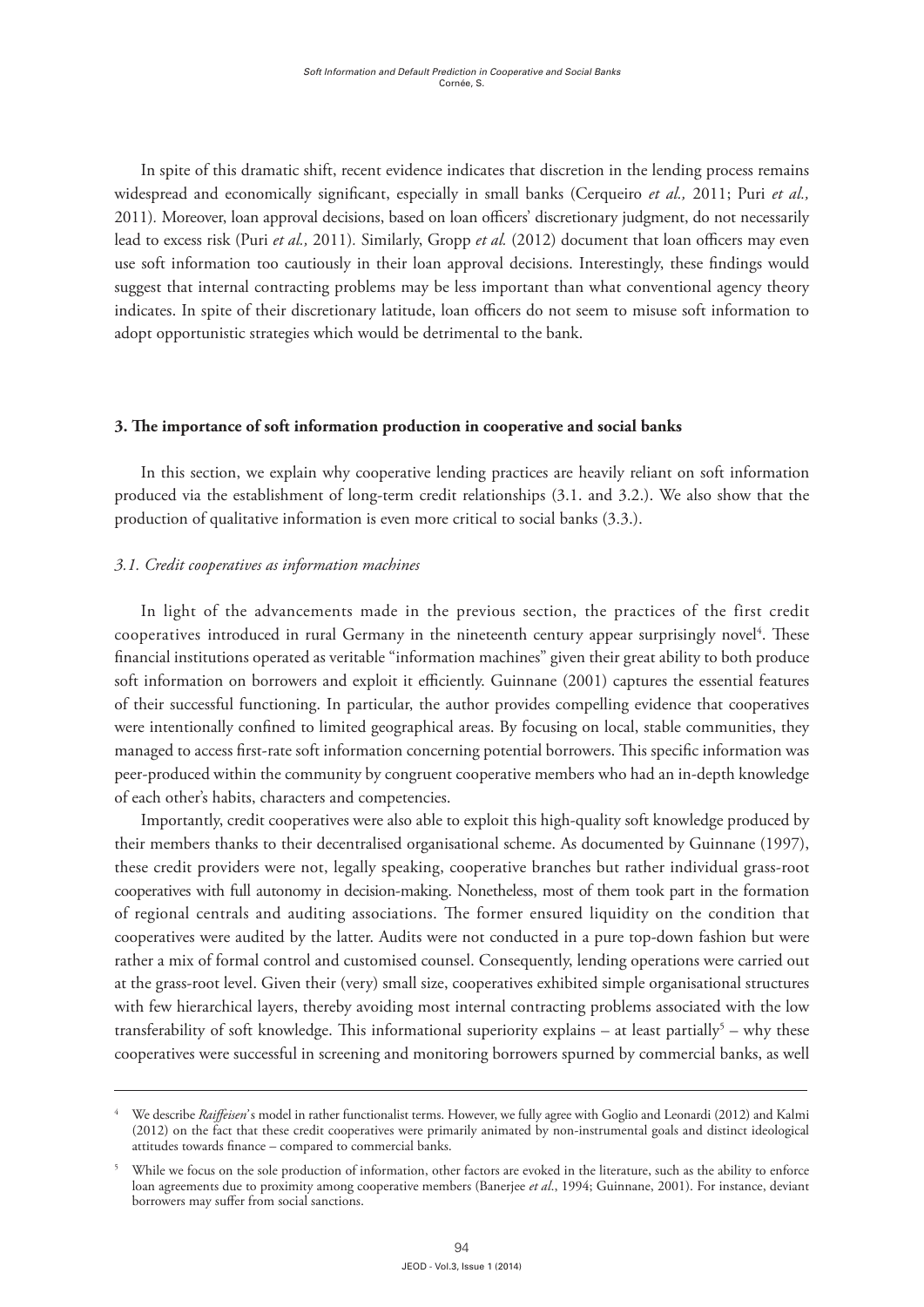as in tailoring loans according to the specific needs of borrowers.

The archetypical model of credit cooperatives, briefly outlined above, has undergone dramatic changes over the last century to form large banking groups (Ayadi *et al*., 2010). This integration process, fostered by market liberalisation and industry concentration, has resulted in central units taking more power, to the detriment of local, regional cooperatives. This phenomenon of centralisation in the decisional pyramid has *de facto* reduced the democratic power held by grass-root cooperative members (Di Salvo, 2002). As highlighted by this author, prudential authorities have favoured this institutional evolution by designating centralised bodies as their single interlocutor for regulatory aspects<sup>6</sup>. This critical evolution in governance structure is, among other things, a clarifying factor in the hybridisation process, observable in a number of cooperatives. Evidently, exceptions to this process would deserve to be mentioned. For instance, Katerinakis (2012), in his analysis of major Greek credit cooperatives, considers the latter as "polycentric self-organisations".

Hybridisation has led to various cooperatives abandoning the explicit goal of facilitating access to credit to the non-bankable, by evolving over time into full-service universal banks or by entering into activities that were not inherently entrenched, such as corporate and investment banking (Ayadi *et al*., 2010; Ory and Lemzeri, 2012). Nonetheless, the vast majority of cooperative banks remain firmly anchored to their business basics since they have preserved a unique ability to serve small borrowing firms characterised by informational opacity, such as SMEs. Retail activities remain their cash cow by providing cooperatives with a stable source of revenue7 . In the context of France, Gianfaldoni and Richez-Battesti (2005) show that cooperative banks are by far the main external funders of SMEs and households. Labye *et al*. (2002) and Ayadi *et al*. (2010) generalise these findings to Europe by showing that cooperative banks remain major retail banking players in most EU countries.

Cooperative banks still rely on soft, idiosyncratic information to evaluate their borrowers, but their relationship lending technologies have evolved over time. In the nineteenth century, cooperatives had recourse to peer monitoring to overcome asymmetric information problems such as adverse selection (Stiglitz, 1990; Banerjee *et al*., 1994). Members of rural, local communities were typically able to self-select themselves to form credit cooperatives, since they benefited from an intimate profile of each other via dayto-day interactions. This self-selection mechanism is no longer efficient when the cooperative grows and its membership is dispersed throughout urban and/or larger rural areas<sup>8</sup>. Cooperative banks have consequently switched to a different pattern in which they establish bilateral long-term credit relationships with borrowers. Interestingly, the reliance on lending relationships is still a distinctive feature of cooperative banking (Ferri, 2010).

This entails "bottom-up" constraints for local cooperatives (e.g. reporting to central units) as well as "top-down" constraints (e.g. risk models imposed by the regulator via central units).

<sup>7</sup> Traditional retail activities operated by local banks act as a buffer, which in bad times dampens losses from market operations and corporate investment activities undertaken by central bodies (Ory and Lemzeri, 2012).

<sup>8</sup> On a related note, the importance of peer-monitoring in explaining the current success of microfinance seems exaggerated. Other factors are at work (Morduch, 1999). For instance, dynamic incentives induced by long-term credit relationships may be a more powerful devise than peer-pressure mechanisms in enforcing microfinance contracts (Cornée and Masclet, 2013).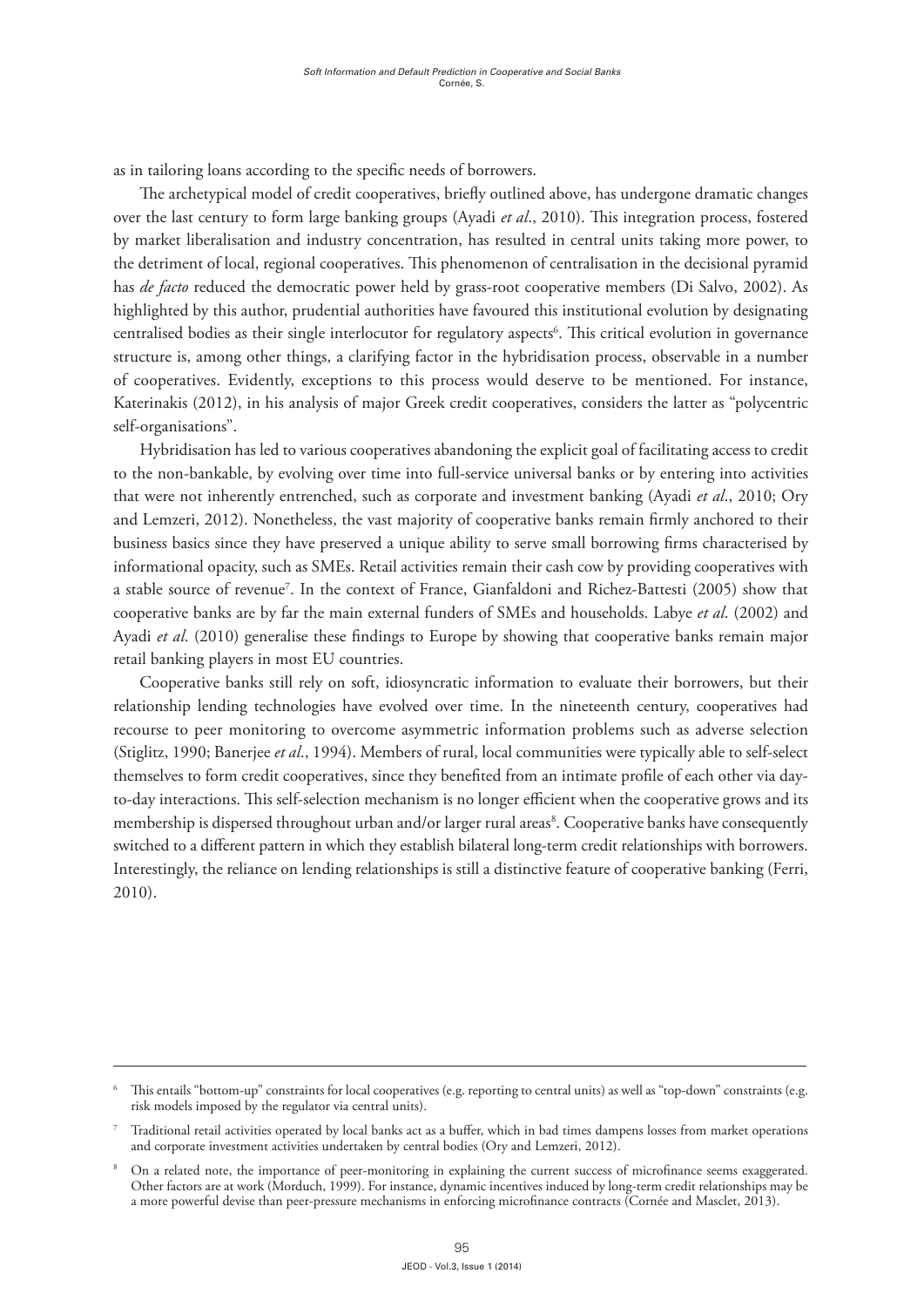## *3.2. The reasons for relationship lending in cooperative banks*

Here, we explain why cooperative banks still rely on relationship lending while in the last decades the banking industry as a whole has massively adopted transactional technologies. Conversely, we do not intend to demonstrate that relationship lending is the preserve of cooperative banks<sup>9</sup>. In many instances, commercial financial institutions that follow the same organisational pattern (i.e. a decentralised decisionmaking) may exhibit quite a similar behaviour in their lending practices (e.g. De Young *et al*., 2004; Scott, 2004). This is especially the case for stakeholder-oriented banks, such as community banks and savings banks.

As argued above, retail banking, and particularly SME financing, remains by far the business goodwill of cooperative banks. The latter still hold a noticeable expertise in serving informationally opaque borrowing fractions. This expertise stems mainly from the intensive use of qualitative information derived from the establishment of long-term credit relationships. Engaging in repeated interactions entails beneficial effects for both parties, allowing them to reach pareto-superior outcomes compared to what they could get in spot-market transactions. Repeated lender-borrower interactions enhance cooperative behaviour and mutual trust, which in turn facilitate the flow of soft information between parties (Uzzi and Lancaster, 2003). A sort of implicit arrangement is formed: borrowers are ready to deliver more private information on their situation to lenders provided that they believe they are guaranteed credit availability in the future. Lenders make the promise of ensuring further credit availability to borrowers because they have a good impression of the latter, thanks to the high-quality soft knowledge they have gathered (Sharpe, 1990; Rivaud-Danset, 1996).

There exists a plethora of empirical work highlighting the benefits associated with relationship lending in terms of credit availability. Methodologically speaking, the strength of lending relationships is generally measured via three indicators: i) its duration, defined as the number of years the bank has offered loans, deposits or other financial services to the firm; ii) its scope, proxied by the quantity of financial services contracted by the firm; iii) its exclusivity, in terms of the bank being the firm's sole debt provider. Regardless of the indicator, empirical evidence reports quite univocally that for the borrowing firm, stronger lending relationships result in a lower probability of being rationed (e.g. Angelini *et al*., 1998; Cole, 1998; Elsas and Krahnen, 1998; Uzzi, 1999; Machauer and Weber, 1998; Lehmann and Neuberger, 2001; Cole *et al*., 2004), or a lesser recourse to more expensive sources of corporate financing such as trade credit (e.g. Petersen and Rajan, 1994; Harhoff and Korting, 1998). This evidence shows that banks amplify credit availability directly through facilitated debt provision, but they can also do it indirectly by reducing collateral requirements.

The repeated interactions in long-term credit relationships allow lenders to condition their credit terms on the past repayment behaviour of borrowers. By repeatedly repaying their debt rather than defaulting, borrowers can positively alter lenders' beliefs about their creditworthiness (Fehr and Zehnder, 2006; Brown *et al.*, 2009; Cornée *et al.,* 2012). By strengthening their creditworthiness over time, borrowers build a reputation with lenders. Reputation can act as an intangible asset which may be pledged by small entrepreneurs to compensate their lack of real assets; thereby circumventing the problems associated with collateral requirements. Empirical evidence unambiguously supports this argumentation by documenting that stronger relationships are associated with reduced collateral requirements (e.g. Berger and Udell, 1995; Harhoff and Körting, 1998; Degryse and Van Cayseele, 2000; Machauer and Weber, 1998).

This justifies why the studies reviewed in this section are not specifically conducted on cooperative banks. There exists very little research comparing cooperative banks with their commercial counterparts, the studies being generally carried out on the banking industry as a whole. In addition, the dummies controlling for the bank status are unfortunately constructed in such a way that we cannot properly isolate the "cooperative bank" effect on credit conditions.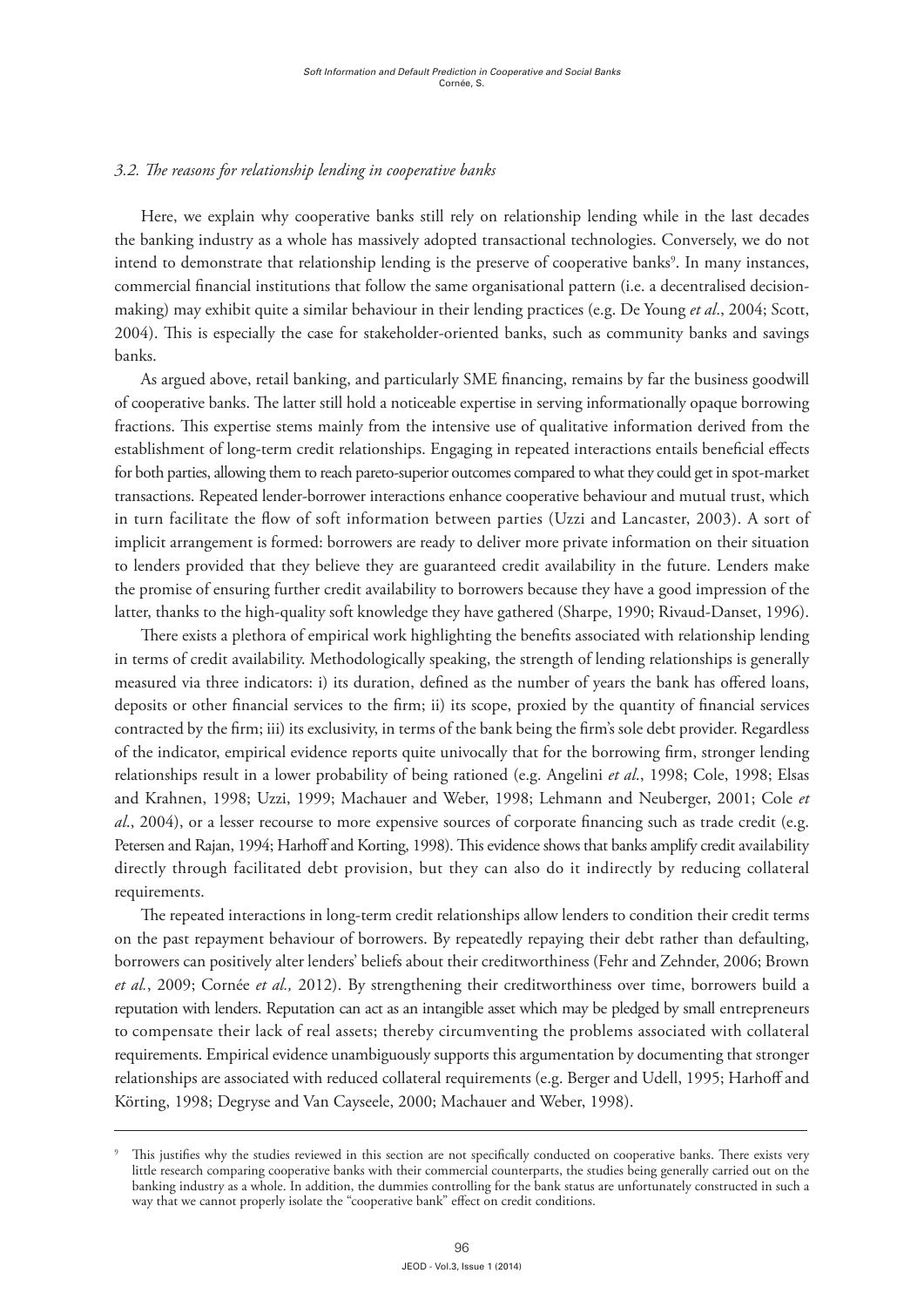The information produced by repeated borrower-lender interactions may be regarded as hard, since it directly feeds the customer's credit history. We cannot exclude that it is partially the case, if we consider information-sharing schemes between lenders (e.g. credit bureaus). Nonetheless, a closer look at the studies reveals that collateral requirements depend positively on the temporal length of the lending relationship, highlighting the fact that immaterial reputation assets are built over time. Furthermore, the less exclusive the relationship (i.e. the greater the number of banks the borrower trades with), the higher the collateral requirements. This indicates that borrowers' creditworthiness assets are specific to each credit relationship and represent essentially soft, idiosyncratic knowledge amassed over time by the bank on its debtors (Guille, 1994).

So far, we have insisted on the "win-win" consequences of relationship lending, however this technology may also bring about undesirable side effects. The principal effect is an informational hold-up for borrowers. By trading with only one bank, a borrower may, over the course of the relationship, become captive to their incumbent bank since they are unable to signal their quality to other banks - their debt provision relying mainly on soft, non-transmittable knowledge (Sharpe, 1990)<sup>10</sup>. Lenders may in turn take advantage of their bargaining power and extract rents from lending relationships by raising their interest rates (Boot, 2000; Von Thadden, 1995). Empirical evidence regarding this hold-up hypothesis is contradictory. For instance, D'Auria *et al*. (1999), Degryse and van Cayseele (2000), and Degryse and Ongena (2005) report that longer relationships results in a higher interest rate charged to borrowers. Berger and Udell (1995), Uzzi (1999), Bodenhorn (2003), as well as Berger *et al.* (2007) reach an opposite conclusion<sup>11</sup>. Moreover, many studies (e.g. Elsas and Krahnen, 1998; Machauer and Weber, 1998; Lehmann and Neuberger, 2001; Canovas and Solvano 2006) show no significant effect. Finally, the findings from Angelini *et al*. (1998) are of great interest with regards to this topic. The authors report a hold-up effect for borrowers trading with commercial banks. However, they do not observe such an effect for borrowers that are members of a credit cooperative.

Altogether, these studies reveal that cooperative banks, like their commercial counterparts, guarantee credit availability and are less stringent for collateral requirements when long-term credit relationships are established. However, evidence (though limited) shows that cooperatives appear to be particular with regards to sharing the rent generated by credit relationships. Specifically, they do not charge higher interest rates even though their borrowers may be in a situation of informational capture.

Another reason explaining cooperative banks' reliance on relationship lending lies in the specificities of their decision-making processes. Cooperative banks still exhibit more decentralised and complex organisational architecture than their commercial counterparts, in spite of the dramatic consolidation and integration they have undergone (Ory and Lemzeri, 2012). Abdesselam *et al*. (2002) carry out a comparative analysis of the role played by loan officers in both cooperative and mainstream major French banks. They conclude that cooperatives grant their loan officers more discretion in the lending process. Loan approval decisions are more likely to be based on proximity, mutual trust and borrowers' credit reputation. The temporal length of the lending relationship is also a key factor taken into consideration by loan officers. Furthermore, the management of credit lines, which crystallises the quality of the interactions, may also be more flexible.

<sup>&</sup>lt;sup>10</sup> To mitigate this "hold-up" problem, SMEs increasingly favour multiple sources of capital. By trading with several banks and by pitting one against the other, borrowers can reduce the cost of their debt. Nonetheless, multi-banking strategies affect the cost of capital in various ways. As explained in the rest of this section, the quality of debt supply (i.e. capital availability and reduced collateral requirement) deteriorates along with the number of financiers, thereby incurring indirect financing costs that will eventually be embedded in the interest rate.

<sup>11</sup> On a related note, Ferri and Messori (2000) show that stronger relationships offer greater protection against the interest rate cycle.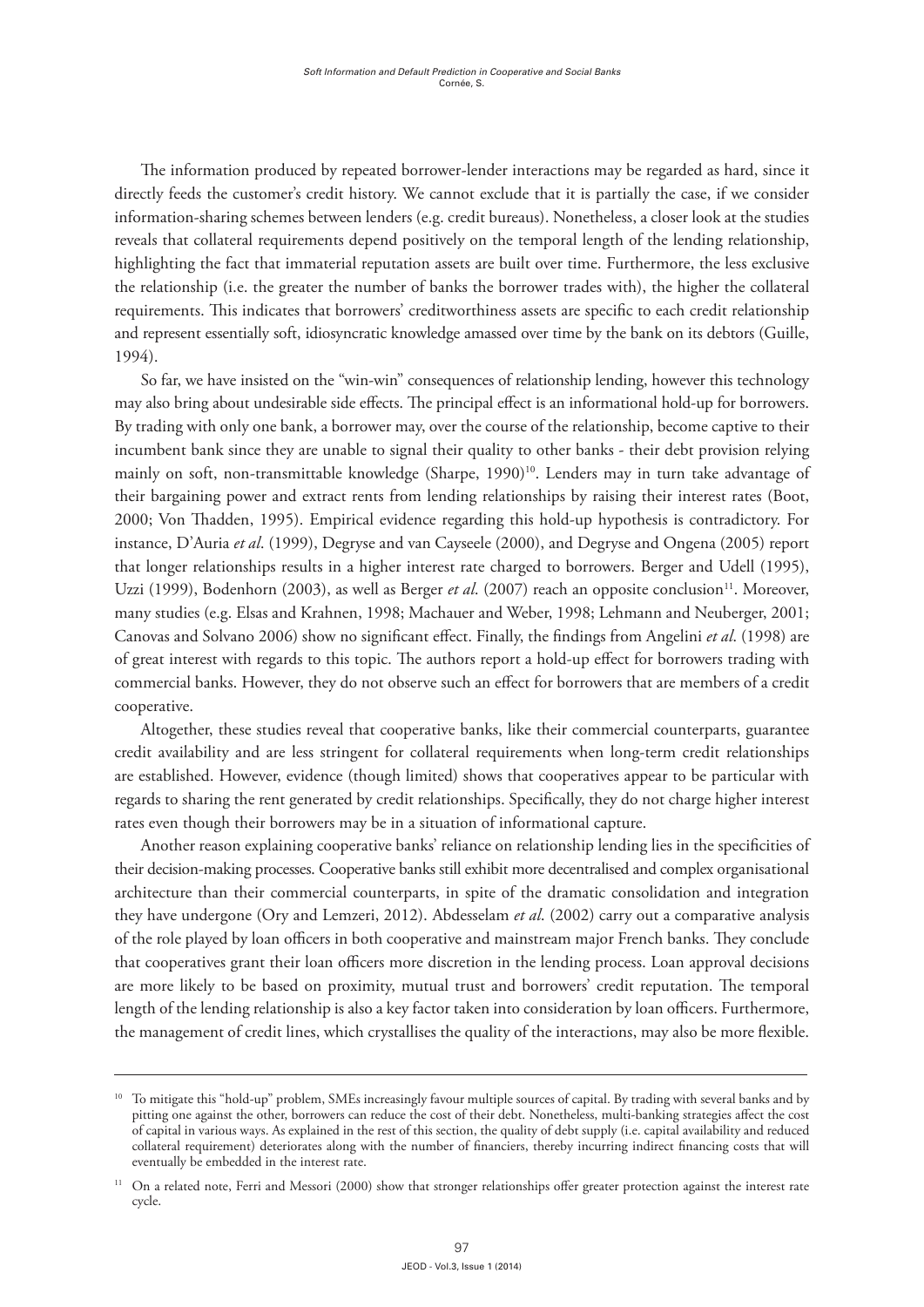In contrast, loan officers in commercial banks have less managerial latitude and adopt a more technical approach to lending and credit-granting decisions, which depend on the firm's financial statements and on credit analysts' sector expertise. Moreover, credit lines granted to borrowers are proportionally less important in terms of "volume", and more stringently managed.

Finally, cooperative banks rely more so on relationship lending, as a result of their ownership structure. The way equity is held and traded is still a major distinctive feature between cooperatives, which are not listed in stock markets, and commercial banks, which are often listed corporations (Hesse and Čihák, 2007; Ory *et al*., 2006). Subsequently, commercial banks are considerably more exposed to the pressure and "discipline" exerted by stock markets. The pursuit of shareholder value maximisation may also impact the lending strategy of commercial banks. Typically, they are incited to invest in assets that are currently profitable to meet the short-term profitability constraints dictated by shareholders<sup>12</sup>. In contrast, cooperative banks are notably less subject to market pressure and their goal is not profit maximisation – at least in the short run – but rather their members' consumer surplus, through the provision of financial services at moderate prices to retail clients (Hesse and Čihák, 2007). Even though cooperatives do not face short-term market constraints, they need to attain a certain level of profitability in the medium or long term to be competitive in the industry. On the whole, cooperatives' profitability constraints are not dictated by the short-term pressure exerted by stock markets but rather by the medium- or long-term product market (Gianfaldoni and Richez-Battesti, 2005).

The medium- or long-term profitability constraint is more in line with the temporality of relationship lending. Financing young or *de novo* small borrowing firms is seldom profitable instantaneously. When a bank finances small businesses via relationship lending technology, it makes a substantial informational investment in the first interactions, which is then amortised over several periods, i.e. through repeated interactions with the businesses. In other words, lenders subsidise borrowers in early periods and get reimbursed for this subsidy thereafter (Petersen and Rajan, 1995). Such a long-term strategy may be feasible for cooperative banks, but rather incompatible with their commercial counterparts, which may be subject to short-term shareholder interests maximisation<sup>13</sup>.

## *3.3. Soft information in social banking*

In the previous point, we restricted our analysis to the case of cooperative banks relying massively on soft information to manage lending operations with informationally opaque SME borrowers. More generally, the collection of soft information proves to be essential when a bank explicitly claims that it pays attention to the non-economic (i.e. social, environmental, ethical) consequences of its financial activity. To exemplify this view, let us examine the case of social banks, which are burgeoning financial intermediaries falling within the broad scope of cooperative banking (Kalmi, 2012; Artis and Cornée, 2013)<sup>14</sup>. Social banks aim

<sup>12</sup> Orléan (1999) provides an in-depth theoretical analysis explaining how the microstructural features of financial markets lead to short-term profit maximisation.

<sup>&</sup>lt;sup>13</sup> Similarly, a fiercely competitive credit market may be destructive to the formation of mutually beneficial relationships between lenders and borrowers. Lenders are reluctant to assist informationnally-opaque borrowers and consequently accept lower returns upfront if they fear that the future benefits associated with this early assistance may be reaped by competitors (Petersen and Rajan, 1995).

<sup>&</sup>lt;sup>14</sup> Admittedly, not all social banks operate under the legal status of "cooperative" even though it is the case for most major social banks. When social banks have a standard private-owned equity structure they are not listed, and most importantly, their shareholders' power and profit are restricted through ad hoc mechanisms to favour the involvement of stakeholders (San-Jose *et al*., 2011). For instance, the number of voting shares at Alternative Bank Schweiz (Switzerland) and Triodos Bank (The Netherlands and Belgium) are limited (GABV, 2012).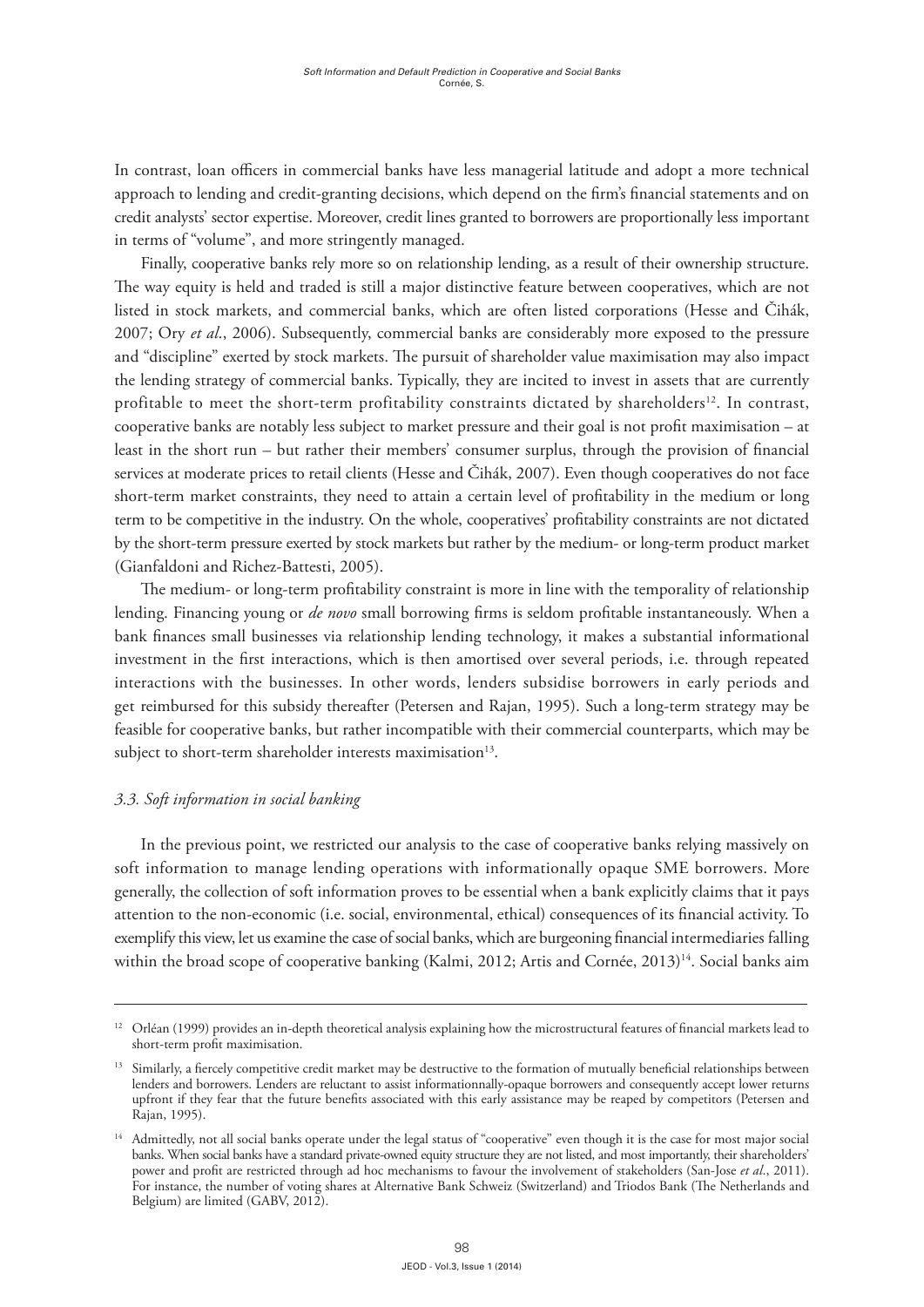to encourage a community of values by matching the two sides of financial intermediation: socially-minded investors (i.e. members/shareholders and savers) and socially-responsible borrowers (Cornée and Szafarz, 2013). Thus, social banks are special in the midst of cooperative banks, since their foundational principles go beyond the rigorous application of conventional cooperative principles, as they explicitly prioritise social aims over financial ones (Becchetti *et al.*, 2011; San-Jose *et al.*, 2011; Weber and Remer, 2011)<sup>15</sup>. In concrete terms, these foundational principles accommodate the selection of credit applicants that relies on both a financial basis and sustainability (i.e. social and/or environmental) criteria. In practice, social banks may be viewed as specialised financial intermediaries providing external debt funding to borrowers who meet this double-bottom line, i.e. organisations pertaining to the social economy sector, such as cooperatives, not-for-profit organisations, and community projects supported by the civil society (Borzaga and Defourny, 2001)<sup>16</sup>.

To uphold this commitment to their funders, social banks assess the social dimension of projects in addition to conducting conventional economic analysis<sup>17</sup>. Evaluating the social aspects of an investment project involves compiling a hard, explicit knowledge component, including all the public information available on the project (e.g. activity sector), and a soft, idiosyncratic knowledge component. The latter cannot reasonably be built up by following a strict, automatic procedure, given the specificity of each project. Rather, it involves judgments on intangible characteristics such as borrowers' social preferences, the ethicality and environmental-friendliness of the business activity, and responsibility towards stakeholders, etc. Interestingly, social screening is also subject to informational asymmetries, which can be attenuated over the course of the lending relationship. This may explain why social ratings of start-ups, which are particularly plagued by informational asymmetries, tend to be systematically lower than those of existing firms (Cornée and Szafarz, 2013).

The gathering of soft knowledge on sustainability aspects has advantages other than the mere measurement of borrowers' non-financial performance for accountability purposes. As we examine in Section 4, these sustainability criteria are likely to improve the forecast quality of borrowers' credit default. At this stage, we explain why this is the case. Assessing the creditworthiness of social enterprises through the sole lens of economic viability may appear too restrictive. Since the ultimate goal of these organisations is the satisfaction of a social or a community need - and not profit maximisation per se - , the quality of ties between these organisations and their stakeholders (members, users, local community, public funders, etc.) is critical to the fulfilment of their mission. In other words, this "relational capital", definable as an intangible, idiosyncratic asset composed of social relations and values embedded in the local community and reproduced through the interactions taking place within it, is vital to the success and survival of social enterprises in their environment (Gagliardi, 2009). By screening credit applicants through the collection of qualitative information on both financial and sustainability aspects on each of their borrowers, social banks manage to appraise quite accurately their relation capital and can in turn satisfactorily predict credit defaults of social enterprises (Artis and Cornée, 2013). Conversely, this may explain why mainstream

<sup>&</sup>lt;sup>15</sup> There is actually no clear-cut division between "social cooperative banks" and "non-social cooperative banks". For instance, some small- or medium-sized credit cooperatives (e.g. the BBCs in Northern Italy) that do not explicitly self-identify as social banks could be considered as such.

<sup>&</sup>lt;sup>16</sup> For the sake of simplicity, we henceforth use the catchword of "social enterprise" to designate all of these organisations.

<sup>&</sup>lt;sup>17</sup> Social bank loan officers who are often at the crux of this double-screening process dedicate a substantial fraction of their workload to amassing qualitative facts on the social dimension of projects – compared to their counterparts from mainstream cooperative banks. In Cornée and Szafarz (2013), we approximate that loan officers dedicate about one third of their workload to social screening. Let us remark however that social assessment is not systematically conducted by loan officers. For example, in *Banca Etica* (Italy), social auditing is carried out by so-called "social auditors or experts".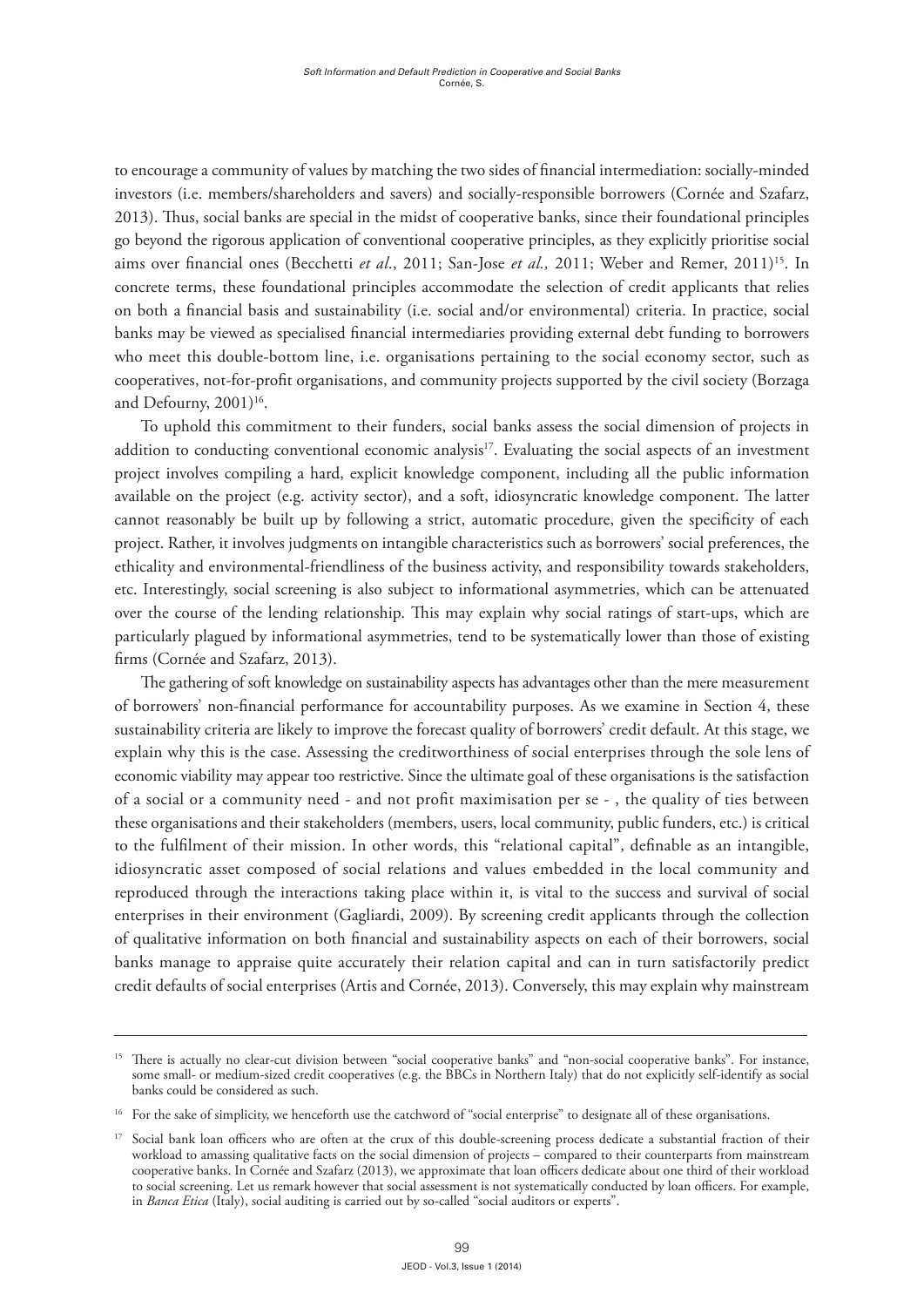cooperative banks that do not engage in non-financial screening are sometimes at odds with financing the social economy sector (Gagliardi, 2009).

#### **4. Soft information and credit rating**

In this section, we first depict the conventional view of credit rating (4.1.). We then highlight the value of qualitative economically-oriented factors, representative of the soft information produced by relational banks, in predicting credit default events (4.2.). Finally, we discuss whether and by what means sustainability criteria improve forecast quality of default models (4.3.).

#### *4.1. The conventional view of credit rating*

Credit risk measurement has dramatically thrived over the past two decades, especially since the announcement of the Basel Accord on credit risk capital adequacy. Banks have modified existing internal credit risk systems or developed new systems to calculate the probability of default (PD) and, possibly, loss-given-default (LGD) on their credit assets (Altman, 2002).

In this context, credit rating has become a widespread practice not only in capital markets, but also within banking institutions. Credit rating is used not only internally for screening borrowers, pricing loans, and managing credit risk thereafter (e.g. for loan-loss provisioning), but also externally for calibrating regulatory capital requirements. To correctly fulfil these functions, credit ratings should be a good predictor of default, as noted by Krahnen and Weber (2001) in their normative set of "generally accepted rating principles".

The construction of nearly all credit rating models follows the same pattern. A set of quantitative accounting ratios are combined and weighted to predict bankruptcy. These accounting ratios aim to capture the main aspects of a firm's financial performance: capital structure (e.g. equity-to-assets ratio), profitability (e.g. ROA), and liquidity (e.g. current ratio). Market-based information (e.g. Tobin's Q) has been used insofar as the original models have been primarily applied to large corporate firms. Since the seminal works by Beaver (1966) and Altman (1968), a substantial body of work has investigated whether and to what extent a combination of the aforementioned variables can predict corporate default events. Predictive models have generally been based on linear discriminant analysis, on logit and on probit regression analysis, or, more recently, on neural networks (Altman and Saunders, 1997). Throughout this extensive research, most academics and many sophisticated practitioners have systemically moved toward the elimination of nonquantitative factors in credit rating modelling. The survey carried out by Altman and Saunders (1997) on the developments of credit risk measurement since the 80's is quite representative of the lack of interest for qualitative factors. The authors argue that the expert's (i.e. the banker's) subjective assessment, or the "4 Cs"<sup>18</sup> methodology, tends to be outperformed by univariate accounting-based credit scoring systems. The authors (p. 1722) then conclude that "perhaps, not surprisingly, financial institutions themselves have increasingly moved away from subjective/expert systems over the past 20 years towards systems that are more objectively based". This view is now widely accepted by the banking sector, and bankers' expertise and subjectivity are disregarded by the Basel Committee on Banking Supervision (henceforth BCBS, 2000b,

<sup>&</sup>lt;sup>18</sup> The so-called four Cs encompass borrower character (reputation), capital (leverage), capacity (volatility of earnings) and collateral. This screening methodology confers a critical role to bankers' expertise and subjective judgement.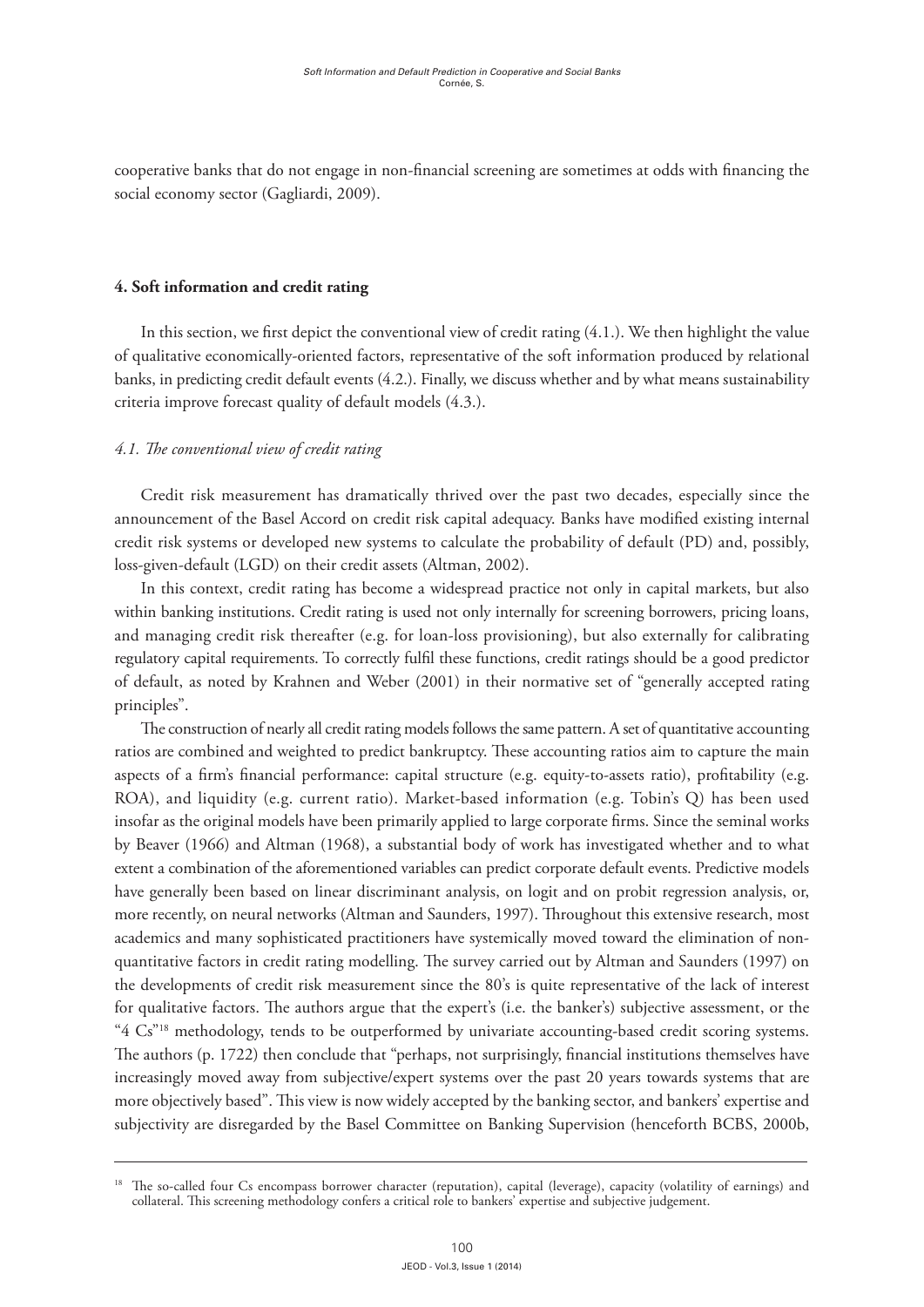p. 108)19. A good illustration of this is provided in BCBS (2006), which suggests that a regulator may rely on a third party to assess the probability of default on bank loans (Rajan *et al*., 2008, 2010). This means essentially that a bank is not expected to produce qualitative information because a remote third-party (e.g. rating agency) will only use public, explicit knowledge when it rates the bank's borrowers (Diamond and Rajan, 2009). Thus, banks are in some way incited to not collect and use soft information in their lending activities.

The BCBS favours quantitative default models. In this regard, the BCBS (2000b, p. 110) states that "all in all, multivariate accounting-based credit-scoring models have been shown to perform quite well". At the same time, the BCBS points out shortcomings in these models that lack theoretical foundations and pivot on personal judgement when it comes to selecting the accounting data to be included in the statistical analysis. Moreover, accounting data are by nature backward-looking since they account for what happened in the past. Thus, they do not capture future firm prospects. To take into account a forwardlooking perspective, the BCBS suggests that financial institutions rely not on judgemental, subjective appraisals, but rather on market-price-based measures (e.g. the KMV model), or equivalents for non-listed companies (e.g. the Private Firm Model). Prices are supposed to give a correct estimate of a firm's situation since they embody the synthesised views and forecasts of many investors who are constantly performing analysis on companies. Furthermore, the BCBS implicitly recognises the superiority of market-price-based measures over accounting-data-based measures, when it states that "they pick up more subtle and fast-moving changes in borrower conditions, such as those that are reflected in capital market data and values. In addition, accountingdata-based measures are often only tenuously linked to an underlying theoretical model (2000b, pp. 6-7)".

In all these developments, the regulator and, more generally speaking, the banking industry takes credit rating models applicable to large, conventional corporations as reference. These models obviously cannot be adopted in the same way for other agents such as SMEs or social enterprises. Furthermore, qualitative approaches to risk management such as bankers' subjective judgements appear to be downgraded, benefiting quantitative approaches. The high degree of interest in market-price-based measures, expressed since the turn of the century, is one step further from the reliance on banker's judgemental expertise, which is the only way of interpreting soft information<sup>20</sup>.

## *4.2. The value of qualitative factors in predicting default*

A number of empirical studies document that, depending on the bank, internal rating systems are characterised by a huge diversity, ranging from statistical methods to exclusive expert judgements (Elsas and Krahnen, 1998; Machauer and Weber, 1998; Treacy and Carey, 2000; Brunner *et al.,* 2000). In this regard, pure quantitative approaches to credit risk management are incompatible with the lending practices of banks that are heavily reliant on the production of qualitative knowledge. As argued in Section 2, the main properties of soft information are its low transferability and capacity of aggregation for comparability purposes. Consequently,

<sup>&</sup>lt;sup>19</sup> The BCBS (2000b, p. 108) is quite clear on this point by stating that "the main advantage of this approach is also its limit: the analysis is subjective, so that it can take into account all those qualitative factors that are difficult to quantify. On the other hand, it is difficult to assess the creditworthiness of a firm whose balance-sheet ratios are discordant: a firm may have a poor profitability ratio but an above-average liquidity ratio, and in this case different experts may have different opinions on the same firms".

<sup>&</sup>lt;sup>20</sup> Surprisingly enough, this evolution has occurred even though the BCBS itself has documented the variety of rating techniques employed by financial institutions (BCBS, 2000a). The BCBS (2000a, p. 4) states that "while there does not appear to be a single standard for the structure and operation of internal rating systems, the survey highlighted a few alternative approaches. These can be viewed as points on a *continuum* with, at one extreme, systems focussed on the judgement of expert personnel, and at the other, those based solely on statistical".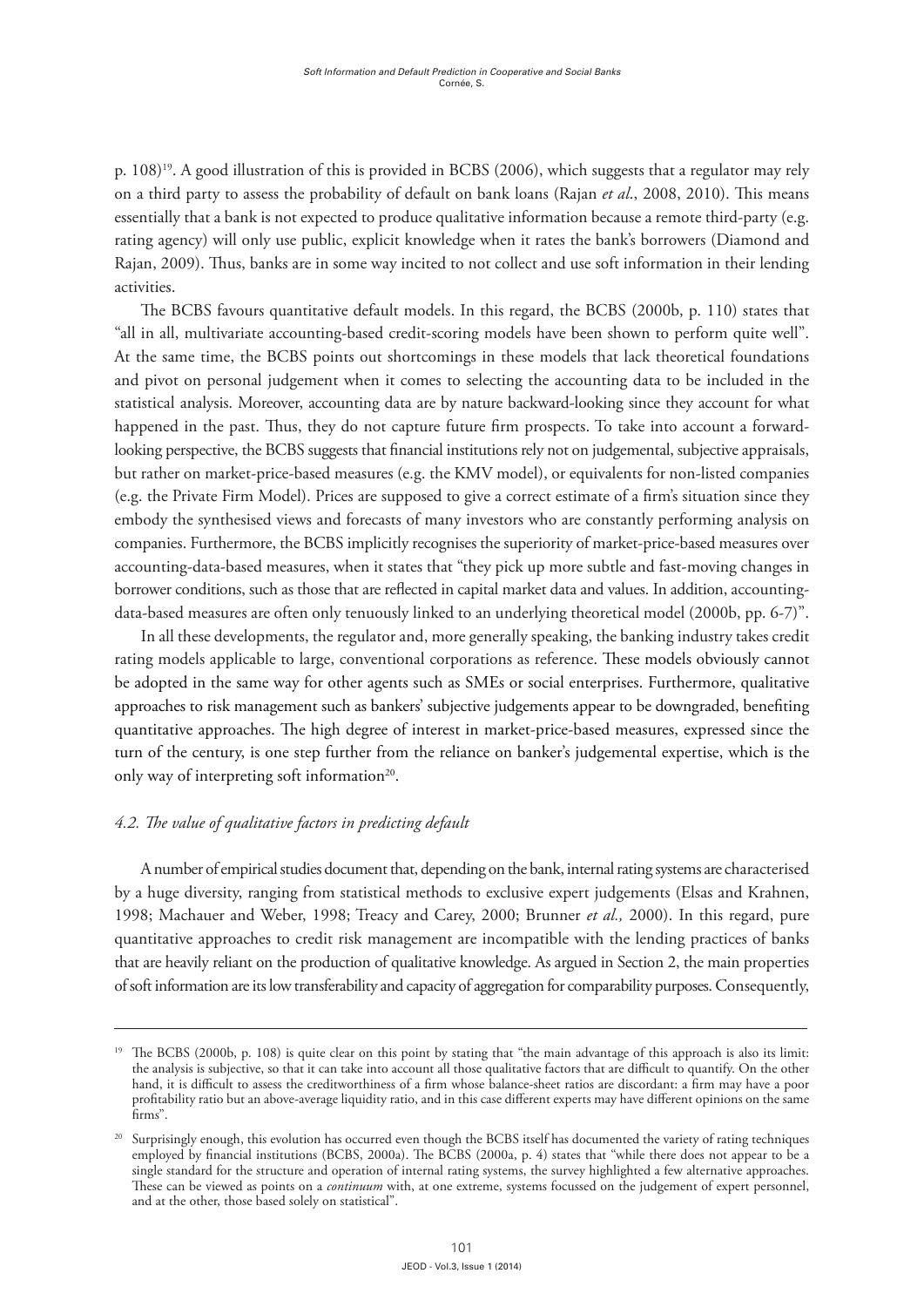the best interpretation of this type of knowledge is given subjectively by its producers (e.g. loan officers). In other words, the only way of exploiting soft information from a risk management perspective involves relying on bankers' judgemental expertise.

Furthermore, the financing of entire credit market segments may be hampered by inadequate risk models (Altman *et al*., 2010). This is particularly the case of SMEs and, to an even greater extent, of firms such as cooperatives and social enterprises. Some precursors of the accounting-based credit rating now recognise the value of qualitative factors for SME risk modelling. For instance, Altman and Sabado (2007, p. 335) "acknowledge that our analysis could still be improved using qualitative variables as predictors in the failure prediction model to better discriminate between small and medium enterprises". To the best of our knowledge, the amount of empirical evidence supporting this insight is still limited. Table 1 takes stock of the few existing studies.

All of these studies follow the same methodological pattern. They examine the benefits associated with the inclusion of qualitative factors in addition to the conventional accounting and financial factors in terms of predicting default events. The analysis is generally based on logit or probit regressions, and the main indicators of forecast quality used are the area under the ROC (receiver operating characteristic) curve, the percentage of observations correctly classified, and the Brier score<sup>21</sup>. As displayed in Table 1, the findings unambiguously show that mixed models combining both qualitative and quantitative factors significantly outperform models including only quantitative factors, thereby highlighting the value of subjective factors derived from soft information. The results hold true regardless of the type of banking institution, whether commercial, as in Lehmann (2003) and Grunert *et al.* (2005) or cooperative, as in Cornée (2013)<sup>22</sup>. It is worth mentioning that Altman *et al.* (2010) have a rather rigid definition of qualitative information, which they consider as non-accounting and non-subjective data such as the activity sector, the age of the firm, etc. In spite of this limited definition, qualitative factors still remain valuable in terms of forecast quality.

| <b>Study</b>             | <b>Sample</b>                                                                                                    | <b>Oualitative factors</b>                                                                                                                                                                                              | <b>Results</b>                                                                                                                 |
|--------------------------|------------------------------------------------------------------------------------------------------------------|-------------------------------------------------------------------------------------------------------------------------------------------------------------------------------------------------------------------------|--------------------------------------------------------------------------------------------------------------------------------|
| Lehmann<br>(2003)        | 20, 000 SMEs from a German<br>commercial bank. 2/3 of firms have<br>a turnover up to EUR 5 million               | 1) Factor synthesising subjective assessments<br>of future financial prospects, market position,<br>and quality of lending relationship. 2)<br>"Behavioural" factor derived from an analysis<br>of the checking account | $FIN: AUC = 0.72$<br>$FINOUAL: AUC = 0.81$                                                                                     |
| Grunert et al.<br>(2005) | 409 medium-sized firms from<br>a German commercial bank Firms'<br>turnover is EUR25 million to<br>EUR250 million | 1) Subjective assessment of management<br>quality. 2) Subjective assessment of market<br>position                                                                                                                       | FIN: $OCC^d = 0.89$ , $BS^e =$<br>0.13<br>$FINOUAL: OCC = 0.92, BS$<br>$= 0.10$                                                |
| Altman et al.<br>(2010)  | 5.8 million SMEs from UK<br>Companies House. Firms' turnover<br>goes up to £22.8 million                         | 1) County court judgements $(y/n)$ , 2) audited<br>accounts $(y/n)$ , 3) subsidiary $(y/n)$ , cash-flow<br>statement $(y/n)$ , 4) late filing days, 5) audit<br>report judgement, 6) age of the firm, 7) sector.        | $FINa$ : AUC <sup>c</sup> = 0.67 (Model<br>1) and 0.71 (Model 2)<br>$FINOUAL^b$ : AUC = 0.76<br>(Model 1) and $0.75$ (Model 2) |
| Cornée (2013)            | 389 very small firms from a French<br>financial cooperative. Firms'<br>average turnover is EUR540,000            | 1) Subjective assessment of management<br>quality. 2) Subjective assessment of project<br>quality                                                                                                                       | FIN: $AUC = 0.68$ , $BS = 0.17$<br>$FINOUAL: AUC = 0.73, BS$<br>$= 0.16$                                                       |

Table 1. The value of qualitative factors in credit risk management

andel only including quantitative financial factors, b  $\text{ENDUAL: model including both quantitative and qualitative.}$  $\alpha$  FIN: model only including quantitative financial factors, b FINQUAL: model including both quantitative and qualitative factors, c AUC: area under the curve, d OCC: % of observations correctly classified, e BS: Brier score.The differences between indicators  $H_{\text{eff}}$  added by  $\sigma$  and  $\sigma$  assessing best way of assessing way of assessing way of assessing  $\sigma$ (OCC, AUC, or BS) are always significant, mostly at the 1% threshold

informationally opaque borrowers consists of gathering soft information over the course of long-

 $\begin{array}{ccc} \epsilon & 1 & 1 & 1 \end{array}$  are more marked in Section 3, financial statements are marked insufficient insufficient insufficient insufficient insufficient insufficient insufficient insufficient insufficient insufficient ins <sup>21</sup> For further details on these various indicators, refer to Brier (1950), Güttler (2005), Behr and Güttler (2007), Krämer and Güttler (2009) relevant in  $(2000)$ . Güttler (2008).

<sup>&</sup>lt;sup>22</sup> More precisely, this is a financial cooperative that self-identifies as a social bank.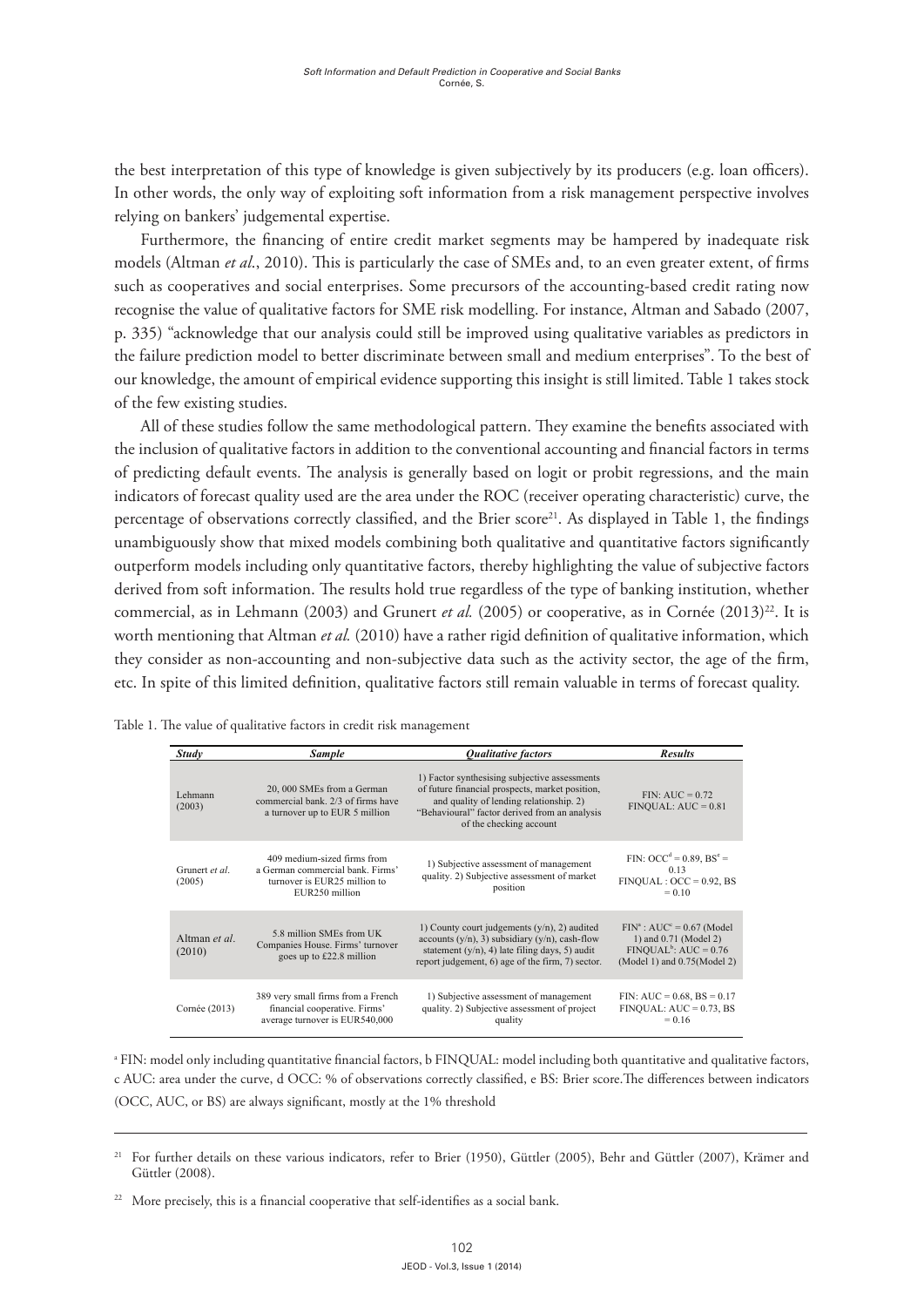How can the value added by qualitative factors be explained? The best way of assessing informationally opaque borrowers consists of gathering soft information over the course of long-term relationships. As argued in Section 3, financial statements are markedly insufficient in bridging the informational gap between banks and SMEs or social enterprises, since they lack the relevant information to accurately assess a small business' creditworthiness. Subsequently, if a credit risk model does not include factors deriving from soft information, it automatically leaves aside a substantial fraction of knowledge, thereby losing part of its predictive power.

# *4.3. The value of sustainability criteria in predicting default*

As mentioned previously in Subsection 3.3., social banks condition their loan approval decisions on the satisfaction of sustainability criteria. Therefore, the relevant question from a risk management perspective is whether these sustainability criteria may be good predictors of default events – in addition to qualitative and quantitative economically-oriented factors. In other words, should the use of extra-economic ratings by social banks be restricted to not only the screening stage – as is already the case – but also throughout the whole credit risk management process?

In Cornée and Szafarz (2013), we scrutinise the behaviour of a French social banking institution and provide theoretical and empirical evidence of the significantly negative impact of social ratings on default probability. Moreover, we report that this effect exhibits a similar magnitude as that of financial rating. This range is quite substantial since an additional unit of social rating leads to around a 10% decrease in default probability. These findings can be rationalised as follows. Firstly, the social rating that is determined in-house by the social bank can be viewed as a measurement of the degree of proximity between its own identity and values, on the one hand, and those of the borrowers, on the other. Secondly, the social bank signals their "privileged status" to the borrowers who share its social values by charging them a lower interest rate, *ceteris paribus*. Lastly, these privileged borrowers respond favourably to this signal by making safer investments than the rest of the clientele with similar *ex ante* creditworthiness, thereby reducing their probability of defaulting.

Weber *et al*. (2010) provide evidence confirming our findings. Their study, based on a sample of 180 German SMEs, shows that incorporating sustainability criteria into risk management is advantageous. The impact is considerable, since the percentage of correctly classified observations increases from 78.9 per cent to 86.6 per cent with the inclusion of social and environmental factors. The authors also argue that sustainability may improve the creditworthiness of firms through the avoidance of certain economic or financial risks.

Integrating extra-economic factors entails additional costs and impacts banks' profitability. Thus, a more comprehensive cost-benefit evaluation should be carried out to effectuate the net advantage of using sustainability criteria in credit risk management. In Cornée and Szafarz (2013), we partially address this issue by conducting a simple cost-benefit analysis to assess the net benefit of the "reciprocity" policy implemented by social banks. This policy seems to be costly for the bank, and the benefits associated with the decrease in credit default do not offset the extra-costs incurred by social screening. The assessment of social rating appears to be particularly expensive in our case. This may be explained by the combination of two factors: i) social rating measurements imply that a considerable soft-informational investment is made at the outset of a lending relationship and then amortised in the subsequent interactions; ii) 50 per cent of our sample consists of start-ups. If the proportion of existing firms in a relationship with the bank had been higher, the result of the cost-benefit analysis would have been different, since the marginal cost of assessing social rating is lower for this type of firm.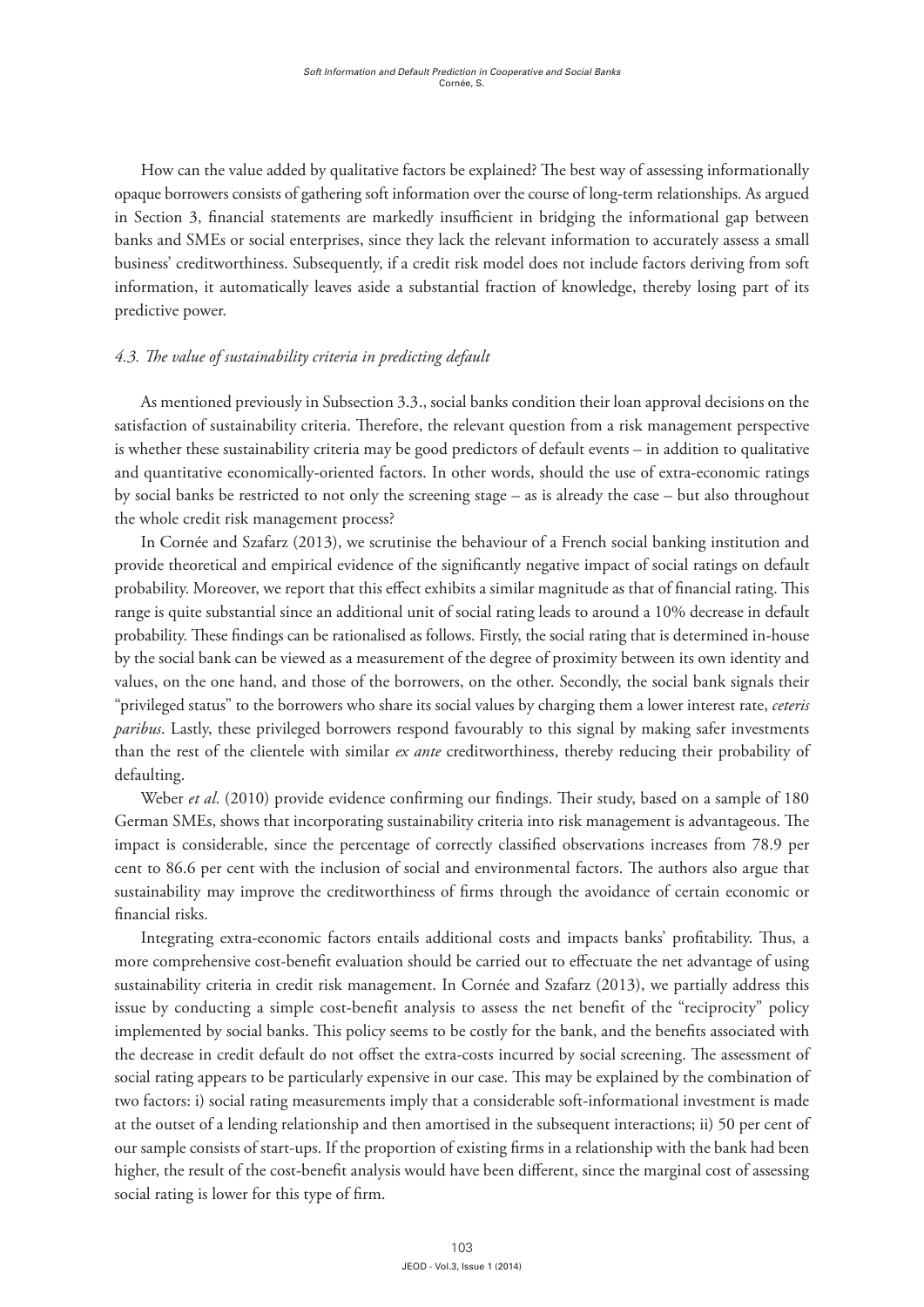#### **5. Conclusion**

In this paper, we have attempted to show that banks' risk management procedures, especially credit rating systems, should be congruent with the peculiarities of their screening, pricing, and monitoring practices. Our analysis involves three steps. First, we elaborate on the notion of soft information and highlight the internal contractual issues inherent to its use by banking organisations. We then provide compelling evidence that, regardless of the dramatic evolutions undergone by the banking industry in recent decades, soft information is still critical for cooperative banks and, even more so, for social banks in their lending operations. Finally, we attest to the fact that credit rating significantly benefits from the inclusion of qualitative factors – not only economically-oriented factors but also sustainability-oriented ones.

In our view, allowing the incorporation of soft components into credit ratings may be a legitimate means of fostering diversity in the banking sector. In contrast, restricting credit rating models to hard, explicit information alone may incite financial intermediaries not to screen credit applicants on the basis of first-rate qualitative knowledge collected through repeated interactions. Yet, it appears that a relational approach to financing is essential in tackling the problem of credit rationing. The emergence of the *Raiffeisen* cooperatives in the late nineteenth century provides a good illustration of this approach, and so does the nascent phenomenon of social banking nowadays (Kalmi, 2012). In comparison, "pure" quantitative default models, disconnected from many facets of socio-economic reality, appear inconclusive when it comes to facilitating access to credit in a desirable manner. As suggested by the Economist (02/2010, the 11<sup>th</sup>), let us hope that, "[the] changes [in the banking industry resulting from the financial crisis] point toward greater use of judgement and less reliance on numbers in the future."

#### **References**

- Abdesselam, R., Cieply, S., Le Pape, N. (2002). Les facteurs de différentiation des banques mutualistes et AFB en matière de financement des PME-PMI. Revue d'Economie Financière, 67: 121-131. [http://](http://dx.doi.org/10.3406/ecofi.2002.3577) [dx.doi.org/10.3406/ecofi.2002.3577](http://dx.doi.org/10.3406/ecofi.2002.3577)
- Agier, I., Szafarz, A. (2013). Microfinance and gender: Is there a glass ceiling on loan size?. World Development, 42: 165-181. <http://dx.doi.org/10.1016/j.worlddev.2012.06.016>
- Akhavein, J., Frame, W.S., White, L.J. (2005). The diffusion of financial innovation: An examination of the adoption of small business credit scoring by large banking organizations. Journal of Business, 78(2): 577-596.<http://dx.doi.org/10.1086/427639>
- Alexopoulos, Y., Catturani, I., Goglio, S. (2013). In search for a model of governance in cooperative banking. Paper presented at the 2013 EMES Conference, Liege.
- Altman, E.I. (1968). Financial ratios, discriminant analysis and the prediction of corporate bankruptcy. Journal of Finance, 23(4): 589-609. <http://dx.doi.org/10.1111/j.1540-6261.1968.tb00843.x>
- Altman, E.I. (2002). Revisiting credit scoring models in a Basel 2 environment. Working Paper, SSRN.
- Altman, E.I., Sabado, G. (2007). Modeling credit risk for SMEs: Evidence from the US market. Abacus, 43(3): 332-357.<http://dx.doi.org/10.1111/j.1467-6281.2007.00234.x>
- Altman, E.I., Saunders, A. (1997). Credit risk measurement: Developments over the last 20 years. Journal of Banking & Finance, 21(11-12): 1721-1742. [http://dx.doi.org/10.1016/S0378-4266\(97\)00036-8](http://dx.doi.org/10.1016/S0378-4266(97)00036-8)
- Altman, E.I., Sabado, G. and Wilson, N. (2010). The Value of Non-Financial Information in small and medium-sized enterprise risk management. The Journal of Credit Risk, 6(2): 1-33.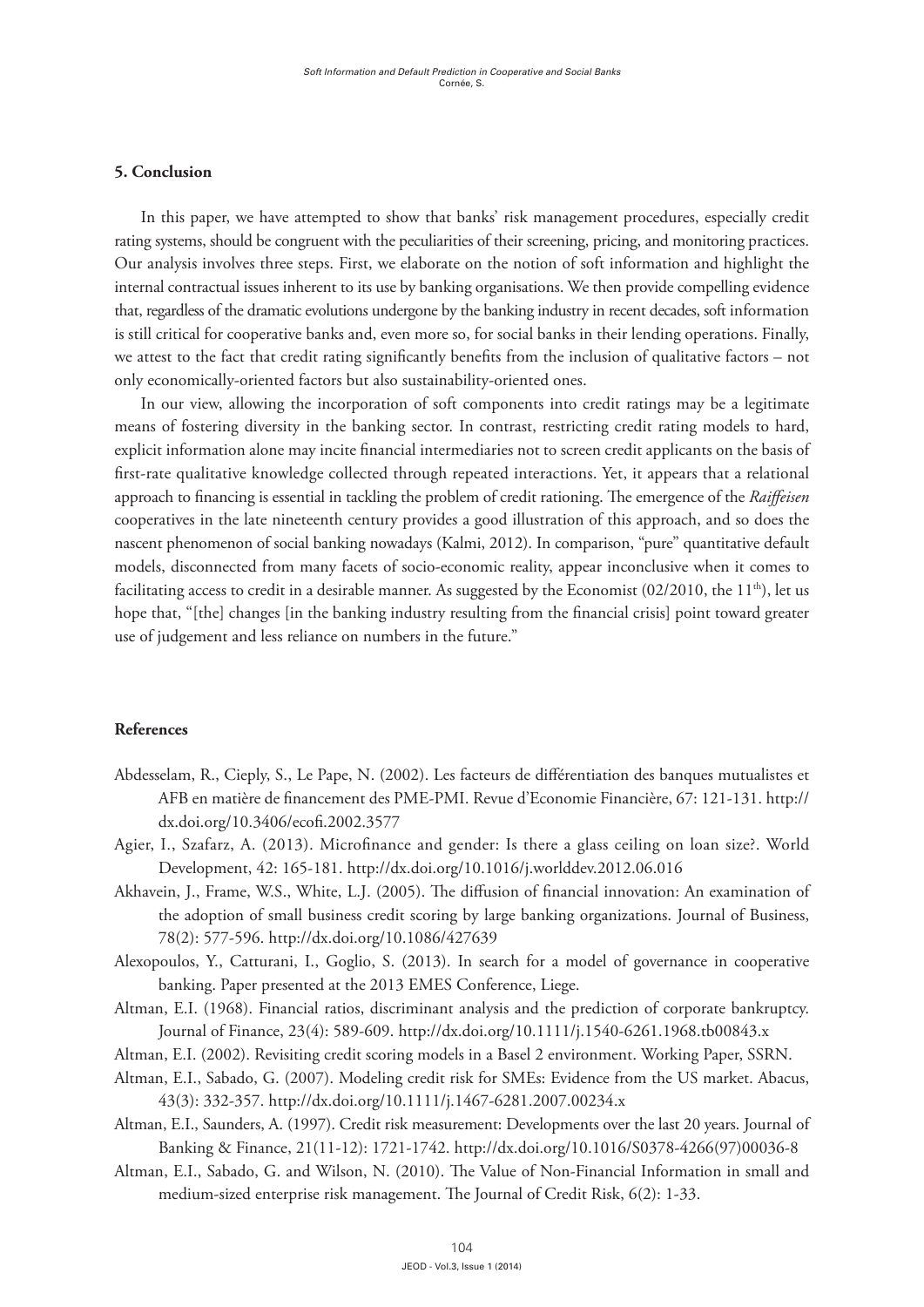- Angelini, P., Di Salvo, R., Ferri, G. (1998). Availability and cost of credit for small businesses: Customer relationships and credit cooperatives. Journal of Banking & Finance, 22(6-8) : 925-954. [http://](http://dx.doi.org/10.1016/S0378-4266(98)00008-9) [dx.doi.org/10.1016/S0378-4266\(98\)00008-9](http://dx.doi.org/10.1016/S0378-4266(98)00008-9)
- Artis, A., Cornée, S. (2013). Transformation informationnelle, certification et intermédiation financière: le cas de la banque solidaire. CREM Working Paper, No. 210326, Université de Rennes 1.
- Ayadi, R., Llewellyn, D.T., Schmidt, R.H., Arbak, E., De Groen, W.P. (Eds.) (2010). Investigating diversity in the banking sector in Europe: Key developments, performance and role of cooperative banks. Brussels: Centre for European Policy Studies.
- Banerjee, A.V., Besley, T., Guinnane, T.W. (1994). The neighbor's keeper: The design of a credit cooperative with theory and a test. Quarterly Journal of Economics, 109(2): 491-515. [http://dx.doi.](http://dx.doi.org/10.2307/2118471) [org/10.2307/2118471](http://dx.doi.org/10.2307/2118471)
- BCBS (Basel Committee on Banking Supervision) (2000a). Range of practice in banks' internal rating systems. Discussion Paper (January), Bank for International Settlements.
- BCBS (Basel Committee on Banking Supervision) (2000b). Credit ratings and complementary sources of credit quality information. Working Paper No3 (August), Bank for International Settlements.
- BCBS (Basel Committee on Banking Supervision) (2006). International convergence of capital measurement and capital standards. A revised framework comprehensive version. Bank for International Settlements.
- Beaver, W.H. (1966). Financial ratios as predictors of failure. Journal of Accounting Research, 4: 7-11. <http://dx.doi.org/10.2307/2490171>
- Becchetti, L., Garcia, M., Trovato, G. (2011). Credit rationing and credit view: Empirical evidence from an ethical bank in Italy. Journal of Money, Credit and Banking, 43(6): 1217-1245. [http://dx.doi.](http://dx.doi.org/10.1111/j.1538-4616.2011.00423.x) [org/10.1111/j.1538-4616.2011.00423.x](http://dx.doi.org/10.1111/j.1538-4616.2011.00423.x)
- Behr, P.A., Güttler, A. (2007). Credit risk assessment and relationship lending: An empirical analysis of German small and medium-size enterprises. Journal of Small Business Management, 45(2): 194- 213.
- Berger, A.N., Frame, W.S. (2007). Small business credit scoring and credit availability. Journal of Small Business Management, 45(1): 5-22. <http://dx.doi.org/10.1111/j.1540-627X.2007.00195.x>
- Berger, A.N, Miller, N.H., Petersen, M.A., Rajan, R.G., Stein, J.C. (2005). Does function allow organizational form? Evidence from the lending practices of large and small banks. Journal of Financial Economics, 76(2): 237-269. <http://dx.doi.org/10.1016/j.jfineco.2004.06.003>
- Berger, A.N., Rosen, R.J., Udell, G.F. (2007). Does market size structure affect competition: The case of small business lending. Journal of Banking & Finance, 31(1): 11-33. [http://dx.doi.org/10.1016/j.](http://dx.doi.org/10.1016/j.jbankfin.2005.10.010) [jbankfin.2005.10.010](http://dx.doi.org/10.1016/j.jbankfin.2005.10.010)
- Berger, A.N., Udell, G.F. (1995). Relationship lending and lines of credit in small firm finance. Journal of Business, 68(3): 351-381.<http://dx.doi.org/10.1086/296668>
- Berger, A.N., Udell, G.F. (2002). Small Business Credit Availability and Relationship Lending: the Importance of Bank Organizational Structure. Economic Journal, 112(477): 34-53. [http://dx.doi.](http://dx.doi.org/10.1111/1468-0297.00682) [org/10.1111/1468-0297.00682](http://dx.doi.org/10.1111/1468-0297.00682)
- Bhattacharya, S., Thakor, A.V. (1993). Contemporary banking theory. Journal of Financial Intermediation, 3(1): 2-50.<http://dx.doi.org/10.1006/jfin.1993.1001>
- Bodenhorn, H. (2003). Short term loans and long term relationships: Relationship lending in early America. Journal of Money, Credit and Banking, 35(4): 485-505.<http://dx.doi.org/10.1353/mcb.2003.0025>
- Boot, A.W.A. (2000). Relationship banking: What do we know?. Journal of Financial Intermediation 9(1), pp. 7-25.<http://dx.doi.org/10.1006/jfin.2000.0282>.
- Borzaga, C., Defourny, J. (Eds.) (2001). The emergence of social enterprise. London New York: Routledge.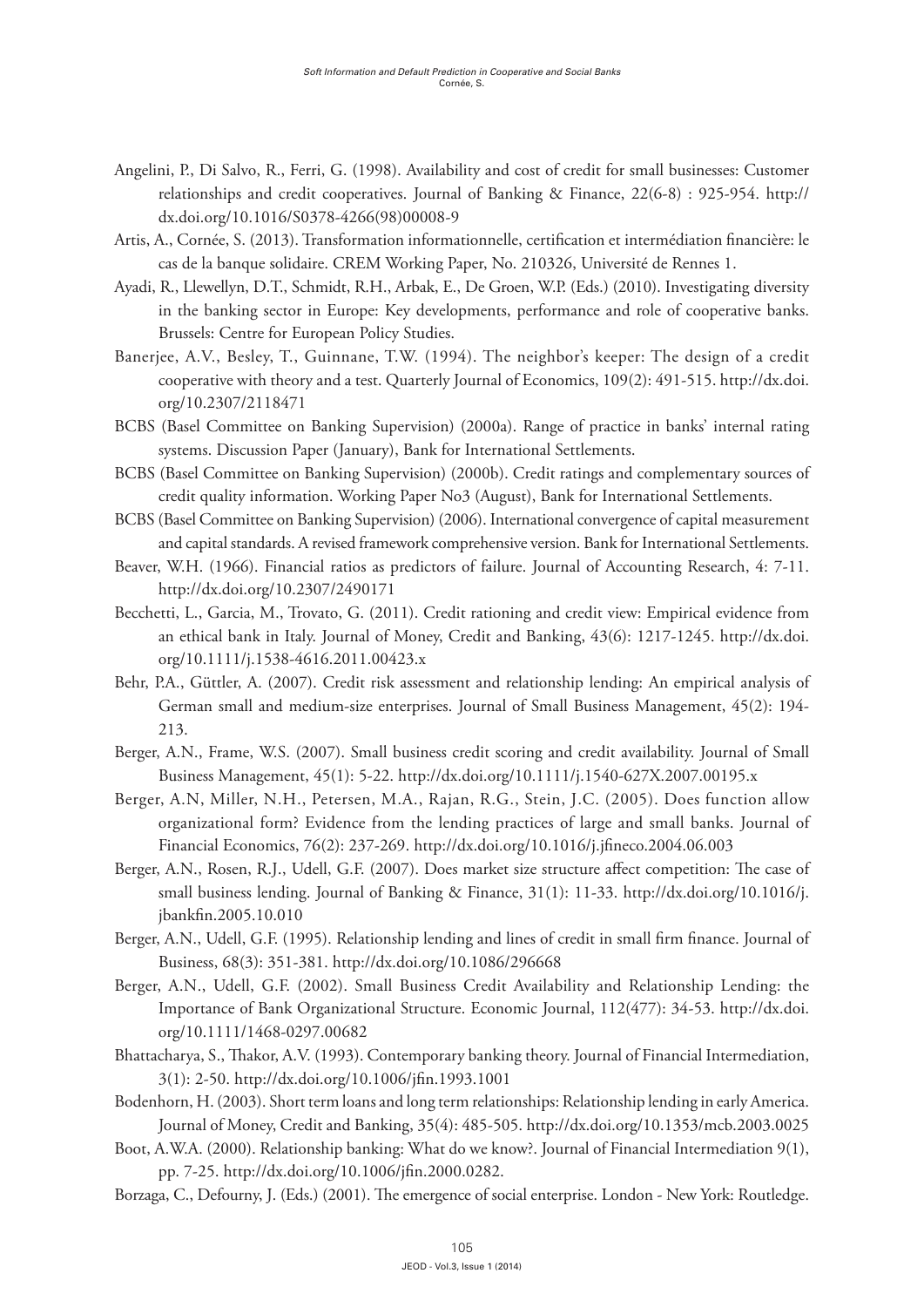- Brevoort, K.P., Hannan, T.H. (2004). Commercial lending and distance: Evidence from community reinvestment act data. Journal of Money, Credit and Banking, 38(8): 1991-2012. [http://dx.doi.](http://dx.doi.org/10.1353/mcb.2007.0000) [org/10.1353/mcb.2007.0000](http://dx.doi.org/10.1353/mcb.2007.0000)
- Brier, G.W. (1950). Verification of forecasts expressed in terms of probability. Monthly Weather Review, 78: 1-3. [http://dx.doi.org/10.1175/1520-0493\(1950\)078<0001:VOFEIT>2.0.CO;2](http://dx.doi.org/10.1175/1520-0493(1950)078%3C0001:VOFEIT%3E2.0.CO;2)
- Brown, M., Fehr, E., Zehnder, C. (2009). Reputation: A Microfoundation of Contract Enforcement and Price Rigidity. Economic Journal, 111(536): 333-353.
- Brunner, A., Krahnen, J.P., Weber, M. (2000). Information production in credit relationships: On the role of internal ratings in commercial banking. Working Paper n. 2000/10. Centre for Financial Studies.
- Canovas, G., Solvano, P. (2006). Banking relationships: Effect on debt terms for small Spanish firms. Journal of Small Business Management, 44(3): 315-333. <http://dx.doi.org/10.1111/j.1540-627X.2006.00174.x>
- Cerqueiro, G., Degryse, H., Ongena, S. (2011). Rules versus discretion in loan rate setting. Journal of Financial Intermediation, 20(4): 503-529.
- Cole, R.A. (1998). The importance of relationships to the availability of credit. Journal of Banking & Finance, 22(6-8): 959-977. [http://dx.doi.org/10.1016/S0378-4266\(98\)00007-7](http://dx.doi.org/10.1016/S0378-4266(98)00007-7)
- Cole, R.A., Goldberg, L.G., White, J.W. (2004). Cookie cutter vs. character: The micro structure of small business lending by large and small banks. Journal of Financial and Quantitative Analysis, 39(2): 227-250.<http://dx.doi.org/10.1017/S0022109000003057>
- Cornée, S. (2013). The relevance of soft information for predicting small business credit default: Evidence from a social bank. WP-CREM No 201226, Université de Rennes 1.
- Cornée, S., Masclet, D. (2013). Long-term relationships, group lending and peer sanctioning in microfinance: New experimental evidence. CEB Working Paper No 13/026.
- Cornée, S., Masclet, D., Thenet, G. (2012). Credit relationships: Evidence from experiments with real bankers. Journal of Money, Credit and Banking, 44(5): 957-980. [http://dx.doi.org/10.1111/j.1538-](http://dx.doi.org/10.1111/j.1538-4616.2012.00517.x) [4616.2012.00517.x](http://dx.doi.org/10.1111/j.1538-4616.2012.00517.x)
- Cornée S., Szafarz, A. (2013). [Vive la différence: Social banks and reciprocity in the credit market](http://link.springer.com/article/10.1007/s10551-013-1922-9). Journal of Business Ethics.<http://dx.doi.org/10.1007/s10551-013-1922-9>
- D'Auria, C., Foglia, A., Reedtz, P. (1999). Bank interest rates and credit relationships in Italy. Journal of Banking & Finance, 23(7): 1067-1093. [http://dx.doi.org/10.1016/S0378-4266\(98\)00131-9](http://dx.doi.org/10.1016/S0378-4266(98)00131-9)
- Degryse, H., van Cayseele, P. (2000). Relationship lending within a bank-based system: Evidence from European small business data. Journal of Financial Intermediation, 9(1): 90-109. [http://dx.doi.](http://dx.doi.org/10.1006/jfin.1999.0278) [org/10.1006/jfin.1999.0278](http://dx.doi.org/10.1006/jfin.1999.0278)
- Degryse, H., Ongena, S. (2005). Distance, lending relationships, and competition. Journal of Finance, 60(1): pp. 231-266. <http://dx.doi.org/10.1111/j.1540-6261.2005.00729.x>
- Degryse, H., Ongena, S. (2008). Competition and regulation in the banking sector: A review of the empirical evidence on the sources of bank rents. In Thakor, A.V., Boot, A.W.A. (Eds.). Handbook of financial intermediation and banking. Amsterdam: Elsevier. pp. 483-554. [http://dx.doi.org/10.1016/B978-](http://dx.doi.org/10.1016/B978-044451558-2.50023-4) [044451558-2.50023-4](http://dx.doi.org/10.1016/B978-044451558-2.50023-4)
- DeYoung, R., Hunter, W.C., Udell, G.F. (2004). The past, present and probable future of community banks. Journal of Financial Service Research, 25(2-3): 85-133. [http://dx.doi.org/10.1023/](http://dx.doi.org/10.1023/B:FINA.0000020656.65653.79) [B:FINA.0000020656.65653.79](http://dx.doi.org/10.1023/B:FINA.0000020656.65653.79)
- Diamond, D.W. (1984). Financial intermediation and delegated monitoring. Review of Economic Studies, 51(3): 393-414.<http://dx.doi.org/10.2307/2297430>
- Diamond, D.W., Rajan, R. (2009). The credit crisis: Conjectures about causes and remedies. Working Paper N. 14739, NBER.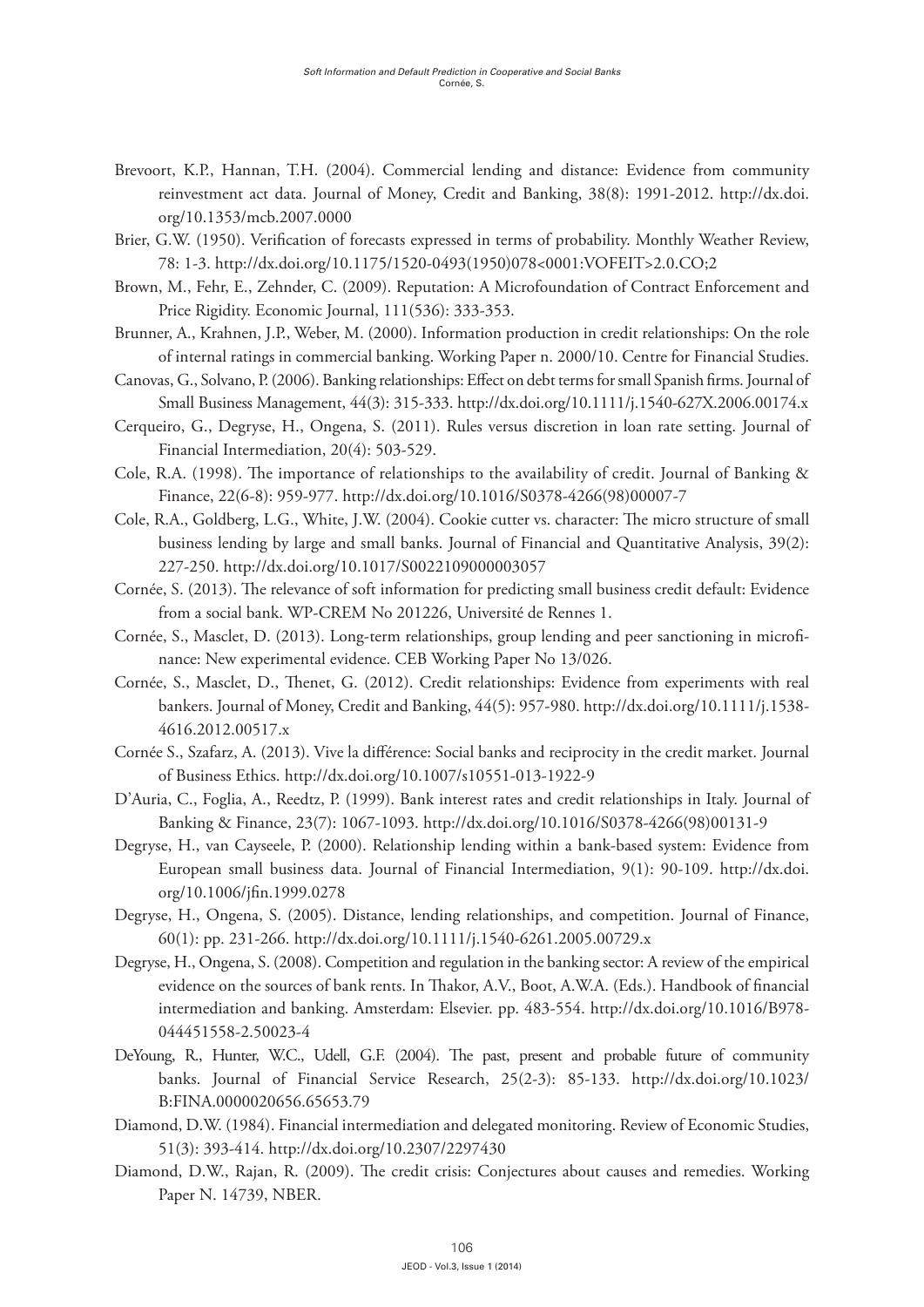- Di Salvo., R. (2002). La gouvernance des systèmes bancaires mutualistes et coopératifs en Europe. Revue d'Economie Financière, 67: 65-177.
- Economist (The) (2010). Number-crunchers crunched. The uses and abuses of mathematical models. A special report on financial crisis, February 11th.
- Elsas, R., Krahnen, J.P. (1998). Is relationship lending special? Evidence from credit-file data in Germany?. Journal of Banking & Finance 22(10-11): 1283-1316. [http://dx.doi.org/10.1016/S0378-4266\(98\)00063-6](http://dx.doi.org/10.1016/S0378-4266(98)00063-6)
- Fehr, E., Zehnder, C. (2006). Reputation and credit market formation. FINRISK Working Paper, University of Zurich.
- Ferri, G. (2010). Foreword. In Ayadi, R., Llewellyn, D.T., Schmidt, R.H., Arbak E., De Groen W.P. (Eds.). Investigating diversity in the banking sector in Europe: Key developments, performance and role of cooperative banks. Brussels: Centre for European Policy Studies.
- Ferri, G., Messori, M. (2000). Bank-firm relationships and allocative efficiency in Northeastern and Central Italy and in the South. Journal of Banking & Finance, 24(6) : 1067-2095. [http://dx.doi.](http://dx.doi.org/10.1016/S0378-4266(99)00118-1) [org/10.1016/S0378-4266\(99\)00118-1](http://dx.doi.org/10.1016/S0378-4266(99)00118-1)
- GABV (Global Alliance for Banking on Value) (2012). Strong, Straightforward and Sustainable Banking. Financial Capital and Impact Metrics of Values Based Banking. Full report. Available online at : <http://www.gabv.org/wp-content/uploads/Full-Report-GABV-v9d.pdf> [Accessed on 15 April 2014]
- Gagliardi, F. (2009). Financial development and the growth of cooperative firms. [Small Business](file:///Users/irenerosa/Documents/vitamina-studio/Paper%20Word/Small%20Business%20Economics)  [Economics,](file:///Users/irenerosa/Documents/vitamina-studio/Paper%20Word/Small%20Business%20Economics) 32(4): 439-464.<http://dx.doi.org/10.1007/s11187-007-9080-z>
- Gianfaldoni, P., Richez-Battesti, N. (2005). Les banques coopératives en France: Entre spécificités et banalisation. Rapport pour la DIIESE.
- Goglio, S., Leonardi, A. (2012). The motivation of economic behavior: The case of credit cooperative. Journal of Entrepreneurial and Organizational Diversity 1(1): 65-84.
- Grant, R.M. (1996). Toward a knowledge-based theory of the firm. Strategic Management Journal 17: 109-122.
- Gropp, R., Gruendl, C., Guettler, A. (2012). Does discretion in lending increase bank risk? Borrower self-selection and loan officer capture effects. European Banking Center Discussion Paper No. 2012-010.
- Grunert, J., Norden, L., Weber, M. (2005). The role of non-financial factors in internal credit ratings. Journal of Banking & Finance, 29(2): 509-531. <http://dx.doi.org/10.1016/j.jbankfin.2004.05.017>
- Guille, M. (1994). Savoir bancaire spécifique, marché du crédit et intermédiation financière. Economie Appliquée 67 : 49-77.
- Guinnane, T.W. (1997). Regional organizations in the German cooperative banking system in the late 19th Century. Research in Economics, 51(3): 251-274. <http://dx.doi.org/10.1006/reec.1997.0042>
- Guinnane, T.W. (2001). Cooperatives as information machines: German rural credit cooperatives. Journal of Economic History, 61(2): 366-389.<http://dx.doi.org/10.1017/S0022050701028042>
- Güttler, A. (2005). Using a bootstrap approach to rate the raters. Financial Markets and Portfolio Management, 19(3): 277-295. <http://dx.doi.org/10.1007/s11408-005-4693-1>
- Harhoff, D., Körting, T. (1998). Lending relationships in Germany. Empirical evidence from survey data. Journal of Banking & Finance, 22(10-11): 1317-1353. [http://dx.doi.org/10.1016/S0378-](http://dx.doi.org/10.1016/S0378-4266(98)00061-2) [4266\(98\)00061-2](http://dx.doi.org/10.1016/S0378-4266(98)00061-2)
- Hesse, H. and Čihák, M. (2007). Cooperative banks and financial stability. IMF Working Paper, No. 07/02.
- Jensen, M.C., Meckling, W.H. (1995). Specific and general and organizational structure. Journal of Applied Corporate Finance, 8(2): 4-18. <http://dx.doi.org/10.1111/j.1745-6622.1995.tb00283.x>
- Kalmi, P. (2012). Cooperative banking. In Toporowski, J., Michell, J. (Eds.). Handbook of critical issues in finance. Edward Elgar Publishing, pp. 56-65.<http://dx.doi.org/10.4337/9781849805957.00015>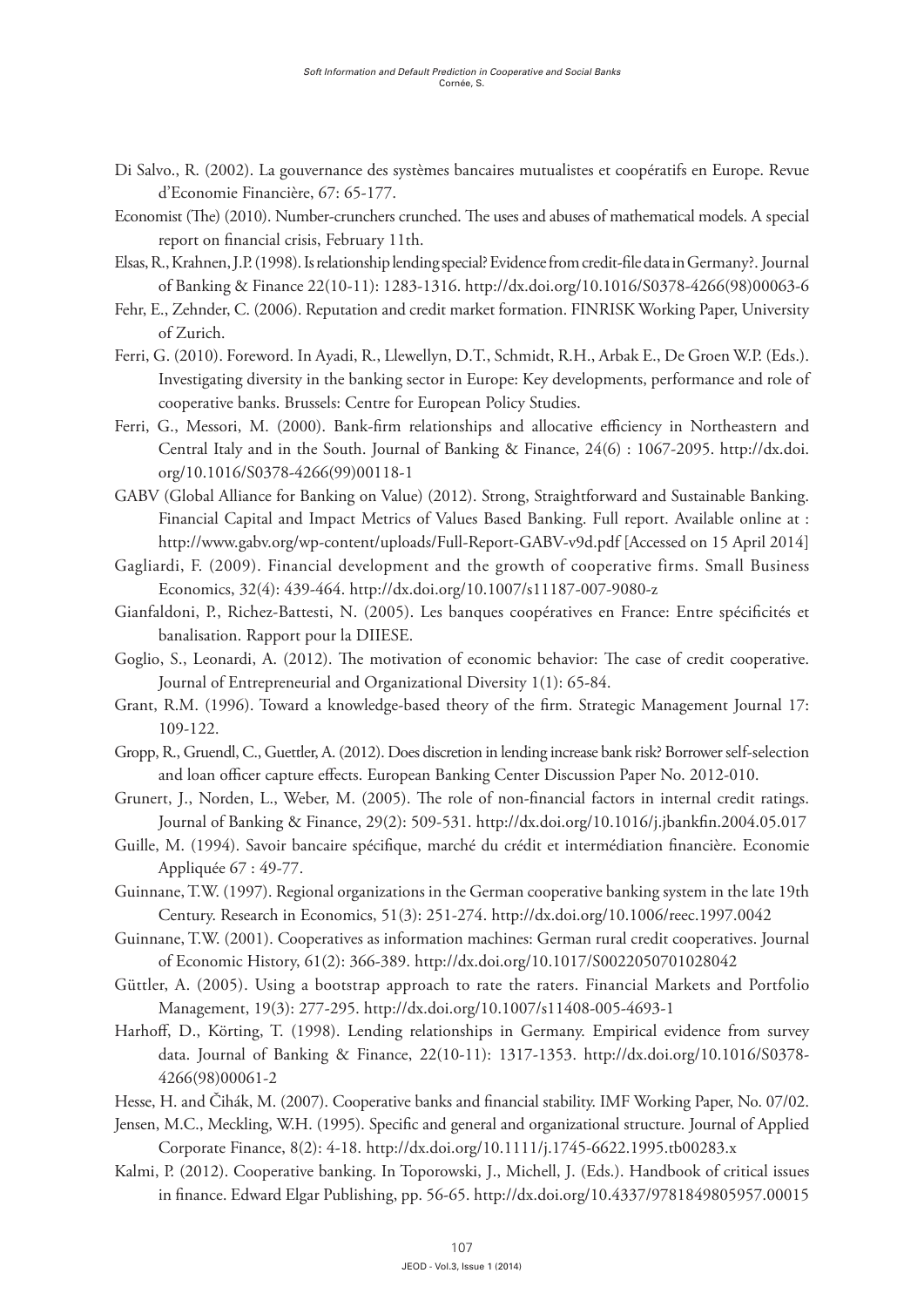- Katerinakis, T.A. (2012). Homo Dictyous transforms Homo Oeconomicus: The social network culture of Hellenic cooperative banking in Crete. In Goglio, S., Alexopoulos, Y. (Eds.). Financial cooperatives and local development. London: Routledge, pp. 141-162.
- Krahnen, J.P. and Weber, M. (2001). Generally Accepted Rating Principles: A Primer. Journal of Banking and Finance 25(1): 3-23. [http://dx.doi.org/10.1016/S0378-4266\(00\)00115-1](http://dx.doi.org/10.1016/S0378-4266(00)00115-1)
- Krämer, W., Güttler, A. (2008). On comparing the accuracy of default predictions in the rating industry. Empirical Economics, 34(2): 343-356.<http://dx.doi.org/10.1007/s00181-007-0125-6>
- Labye, A., Lagoutte, C., Renversez, F. (2002). Banques mutualistes et Systèmes financiers: une analyse comparative. Allemagne, Grande-Bretagne, France. Revue d'Economie Financière, 67 : 85-109. <http://dx.doi.org/10.3406/ecofi.2002.3575>
- Lehmann, B. (2003). Is it worth the while? The relevance of qualitative information in credit rating. Working Paper, University of Konstanz.
- Lehmann, E., Neuberger, D. (2001). Do lending relationships matter, evidence from bank survey data in Germany. Journal of Economic Behavior and Organization, 45(4): 339-359. [http://dx.doi.](http://dx.doi.org/10.1016/S0167-2681(01)00151-2) [org/10.1016/S0167-2681\(01\)00151-2](http://dx.doi.org/10.1016/S0167-2681(01)00151-2)
- Leland, H.E., Pyle, D.H. (1977). Informational asymmetries, financial structure, and financial intermediation. Journal of Finance, 32(2): 371-387. <http://dx.doi.org/10.2307/2326770>
- Liberti, J.M., Mian, A.R. (2009). Estimating the effect of hierarchies on information use. Review of Financial Studies, 22(10): 4057-4090. <http://dx.doi.org/10.1093/rfs/hhn118>
- Machauer, A., Weber, M. (1998). Bank behavior based on internal credit ratings of borrowers. Journal of Banking & Finance, 22(10-11): 1355-1383. [http://dx.doi.org/10.1016/S0378-4266\(98\)00064-8](http://dx.doi.org/10.1016/S0378-4266(98)00064-8)
- Mester, L.J. (1997). What's the point of credit scoring? Federal Reserve Bank of Philadelphia Business Review September/October, pp. 3-16.
- Morduch, J. (1999). The microfinance promise. Journal of Economic Literature, 37(4): 1569-1614. [http://](http://dx.doi.org/10.1257/jel.37.4.1569) [dx.doi.org/10.1257/jel.37.4.1569](http://dx.doi.org/10.1257/jel.37.4.1569)
- Orléan, A. (1999). Le pouvoir de la finance. Paris: Odile Jacob.
- Ory, J.-N., Lemzeri, Y. (2012). Efficiency and hybridization in cooperative banking: The French case. Annals of Public and Cooperative Economics, 83(2): 215-250. [http://dx.doi.org/10.1111/j.1467-](http://dx.doi.org/10.1111/j.1467-8292.2012.00462.x) [8292.2012.00462.x](http://dx.doi.org/10.1111/j.1467-8292.2012.00462.x)
- Ory, J-N., Jaeger, M., Gurtner, E. (2006). La banque à forme coopérative peut-elle soutenir durablement la compétition avec la banque SA?. Finance Contrôle Stratégie, 9(2): 121-157.
- Ozbas, O. (2005). Integration, organizational processes and allocation of resources. Journal of Financial Economics, 75(1): 201-242.<http://dx.doi.org/10.1016/j.jfineco.2004.01.003>
- Petersen, M.A. (2004). Information: Hard and soft. Working Paper, NBER.
- Petersen, M.A., Rajan, R. (1994). The benefits of lending relationships: Evidence from small business data. Journal of Finance, 49(1): 3-37.<http://dx.doi.org/10.1111/j.1540-6261.1994.tb04418.x>
- Petersen, M.A., Rajan, R. (1995). The effect of credit market competition on lending relationships. Quarterly Journal of Economics, 110(2): 407-443. <http://dx.doi.org/10.2307/2118445>
- Petersen, M.A., Rajan, R. (2002). Does distance still matter? The information revolution in small business lending. Journal of Finance, 57(6): 2533-2570.<http://dx.doi.org/10.1111/1540-6261.00505>
- Puri, M., Rocholl, J., Steffen, S. (2011). Rules versus discretion in bank lending decisions. Unpublished working paper.
- Rajan, U., Seru, A., Vig, V. (2008). The failure of models that predict failure: Distance, incentives and defaults. Working Paper, SSRN.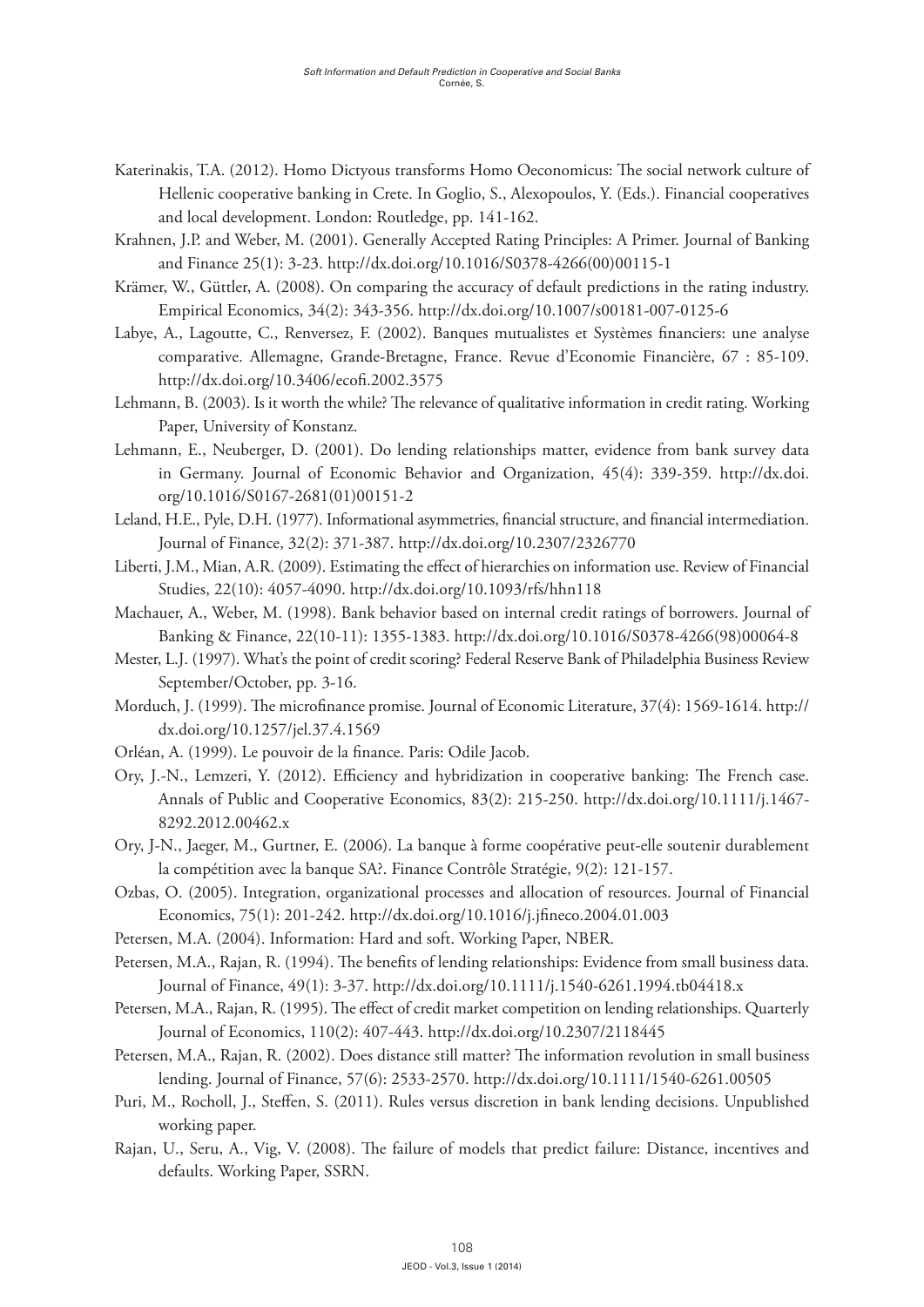- Rajan, U., Seru, A., Vig, V. (2010). Statistical default models of incentives. American Economic Review, 100(2): 1-5. [http://dx.doi.org/10.1257/aer.100.2.506.](http://dx.doi.org/10.1257/aer.100.2.506)
- Rivaud-Danset, D. (1996). Les contrats de crédit dans une relation de long terme. De la main invisible à la poignée de main. Revue Economique, 27(4) : 937-962.
- San-Jose, L., Retolaza, J.L., Gutierrez, J. (2011). Are ethical banks different? A comparative analysis using the radical affinity index. Journal of Business Ethics, 100(1): 151-173. [http://dx.doi.org/10.1007/](http://dx.doi.org/10.1007/s10551-011-0774-4) [s10551-011-0774-4](http://dx.doi.org/10.1007/s10551-011-0774-4)
- Scott, J.A. (2004). Small businesses and the value of community banks. Journal of Financial Service Research, 25(2-3): 207-230.<http://dx.doi.org/10.1023/B:FINA.0000020661.30763.fe>
- Sharpe, S.A. (1990). Asymmetric information, bank lending, and implicit contracts: A stylized model of customer relationships. Journal of Finance, 45(4): 1069-1087.
- Stein, J.C. (2002). Information production and capital allocation: Decentralized versus hierarchical firms. Journal of Finance, 57(5): 891-1921.<http://dx.doi.org/10.1111/0022-1082.00483>
- Stiglitz, J. (1990). Peer monitoring and credit markets. World Bank Review, 4(3): 351-366.
- Stiglitz, J., Weiss, A. (1981). Credit rationing in markets with imperfect information. American Economic Review, 71(3): 393-410.<http://dx.doi.org/10.1093/wber/4.3.351>
- Treacy, W.F., Carey, M. (2000). Credit rating systems at large US banks. Journal of Banking & Finance, 24(1-2): 167-201. [http://dx.doi.org/10.1016/S0378-4266\(99\)00056-4](http://dx.doi.org/10.1016/S0378-4266(99)00056-4)
- Udell, G.F. (1989). Loan quality, commercial loan review and loan officer contracting. Journal of Banking & Finance, 13(3): 367-382. [http://dx.doi.org/10.1016/0378-4266\(89\)90048-4](http://dx.doi.org/10.1016/0378-4266(89)90048-4)
- Uzzi, B. (1999). Embeddedness in the making of financial capital: How social relations and networks benefit firms seeking financing. American Sociological Review, 64(4): 481-505. [http://dx.doi.](http://dx.doi.org/10.2307/2657252) [org/10.2307/2657252](http://dx.doi.org/10.2307/2657252)
- Uzzi, B., Gillespie, J. (1999). What small firms get access to capital and at what costs: Notes on the role of social capital and banking networks. In Brinton, J.L., Williams, A., Rhine, S. (Eds.). Business access to capital and credit. Washington DC: Federal Reserve Bank Press, pp. 413-442.
- Uzzi, B., Lancaster, R. (2003). Relational embeddedness and learning: The case of bank loan managers and their clients. Management Science, 49(4): 383-399.<http://dx.doi.org/10.1287/mnsc.49.4.383.14427>
- Von Thadden, E. (1995). Long-term contracts, short-term investments and monitoring. Review of Economic Studies 62(4), pp. 557-575. <http://dx.doi.org/10.2307/2298077>
- Weber, O., Remer, S. (Eds.) (2011). Social banks and the future of sustainable finance. London, New York: Routledge.
- Weber, O., Scholz, R.W., Michalik, G. (2010). Incorporating sustainability criteria into credit risk management. Business Strategy and the Environment, 19(1): 39-50.